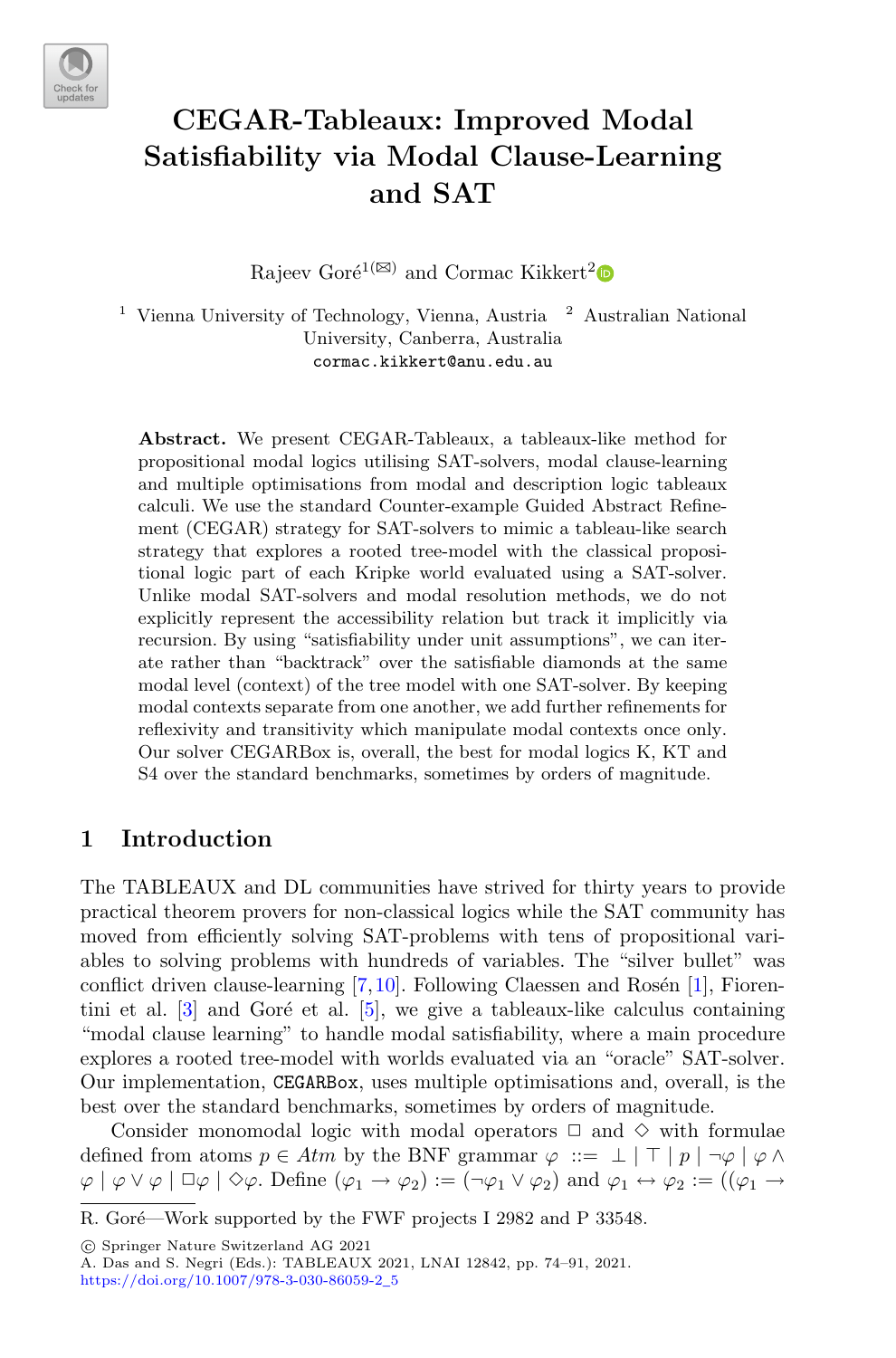$\varphi_2 \wedge (\varphi_2 \rightarrow \varphi_1)$ . We assume familiarity with the Kripke semantics for modal logics in which the modal logic K, KT, K4 and S4 are respectively characterised by all; reflexive; transitive; and reflexive-transitive frames.

We thank Steve Blackburn, Ullrich Hustadt and Daniel Le Berre.

#### **2 Modal Clausal Tableaux**

Following Goré and Nguyen  $[4]$  $[4]$ , we define modal clausal tableaux as follows.

A *literal* is an atom p or its negation  $\neg p$ : we use a to f and l for literals.<br>We use A, B, C and D for a set of literals. We define  $\overline{l} := \neg p$  if  $l = p$  and  $\bar{l} := p$  if  $l = \neg p$  so that  $\bar{l} = l$ . A formula is in negation normal form (NNF) if it is implication-free and negations appear only in front of atomic formulae. A formula  $\varphi$  can be converted into an at most polynomially longer formula  $nnf(\varphi)$ in NNF so that  $\varphi$  is logically equivalent to  $nnf(\varphi)$ . Let  $\overline{\varphi} := nnf(\neg \varphi)$ .

A *cpl-clause* is a disjunction of literals. A formula  $(\neg a \lor \Box b)$  is a box-clause and  $(\neg c \vee \Diamond d)$  is a dia-clause. We usually write box-clauses as  $a \to \Box b$  and dia-clauses as  $c \to \Diamond d$  to convey that the literal b is "boxed" while the literal d is "diamonded" and that these implications "fire" from left to right if their antecedents are true. For any set  $w_0$  of these three types of clauses, let  $\mathcal{C}^{cpl}(w_0)$ and  $\mathcal{C}^{\to\Box}(w_0)$  and  $\mathcal{C}^{\to\Diamond}(w_0)$  be, respectively, the set of cpl-clauses, box-clauses and dia-clauses from  $w_0$ .

A modal context is a possibly empty sequence of box-like modalities: formally  $\Box^0 \varphi := \varphi$  and  $\Box^{i+1} := \Box^i \Box \varphi$ . Every cpl-clause, box-clause and diaclause is a modal clause, and if  $\varphi$  is a modal clause then so is  $\Box^i \varphi, i \geq 1$ . Using ";" for set-union, a set  $w_0$  of modal clauses can be partitioned into separate modal contexts via:  $w_0 = \Box^0 \mathcal{C}_0(w_0)$ ;  $\Box^1 \mathcal{C}_1(w_0)$ ;  $\cdots$ ;  $\Box^n \mathcal{C}_n(w_0)$ where each set  $\mathcal{C}_i$  contains only cpl-clauses, box-clauses and dia-clauses so  $\mathcal{C}_0(w_0) = \mathcal{C}^{cpl}(w_0)$ ;  $\mathcal{C}^{\rightarrow \mathbb{C}}(w_0)$ ;  $\mathcal{C}^{\rightarrow \mathbb{C}}(w_0)$ . Letting  $\mathcal{MC} := \Box^0 \mathcal{C}_1; \cdots; \Box^{k-1} \mathcal{C}_k$ , we gather the non-zero modal contexts via  $w_0 = C^{cpl}(w_0)$ ;  $C^{\rightarrow \square}(w_0)$ ;  $C^{\rightarrow \diamond}(w_0)$ ;  $\Box \mathcal{MC}(w_0)$ .

A formula can be put into modal clausal form (or Mints [\[11](#page-17-1)] normal form) in linear time and space wrt length [\[4\]](#page-16-4). The resulting modal clauses are K-satisfiable iff the original formula is K-satisfiable [\[4](#page-16-4)].

We assume familiarity with the standard tableau calculi for modal logics K, KT, K4 and S4 using NNF. These calculi will also work for formulae in modal clausal form. In the modal rules,  $L$  is a finite set of literals, while  $X, Y$ , and  $Z$ are possibly empty sets of modal clauses:

$$
(T) \frac{\Box \varphi; X}{\varphi; \Box \varphi; X} \qquad (K) \frac{\Diamond \varphi; \Box X; \Diamond Y; L}{\varphi; X} \qquad (K4) \frac{\Diamond \varphi; \Box X; \Diamond Y; L}{\varphi; X; \Box X}
$$

Suppose we want to test the formula  $\varphi_0$  for validity. We negate it and put the negation into nnf to obtain  $\overline{\varphi_0} := nnf(\neg \varphi_0)$ . We then put  $\overline{\varphi_0}$  into modal clausal form to obtain  $w_0$ . Thus  $w_0$  is the modal clausal form of  $nnf(\neg \varphi_0)$ . We then use the rules shown above to try to find a closed tableau, as usual. But there is an alternative which builds-in some aspects of modus ponens as explained next.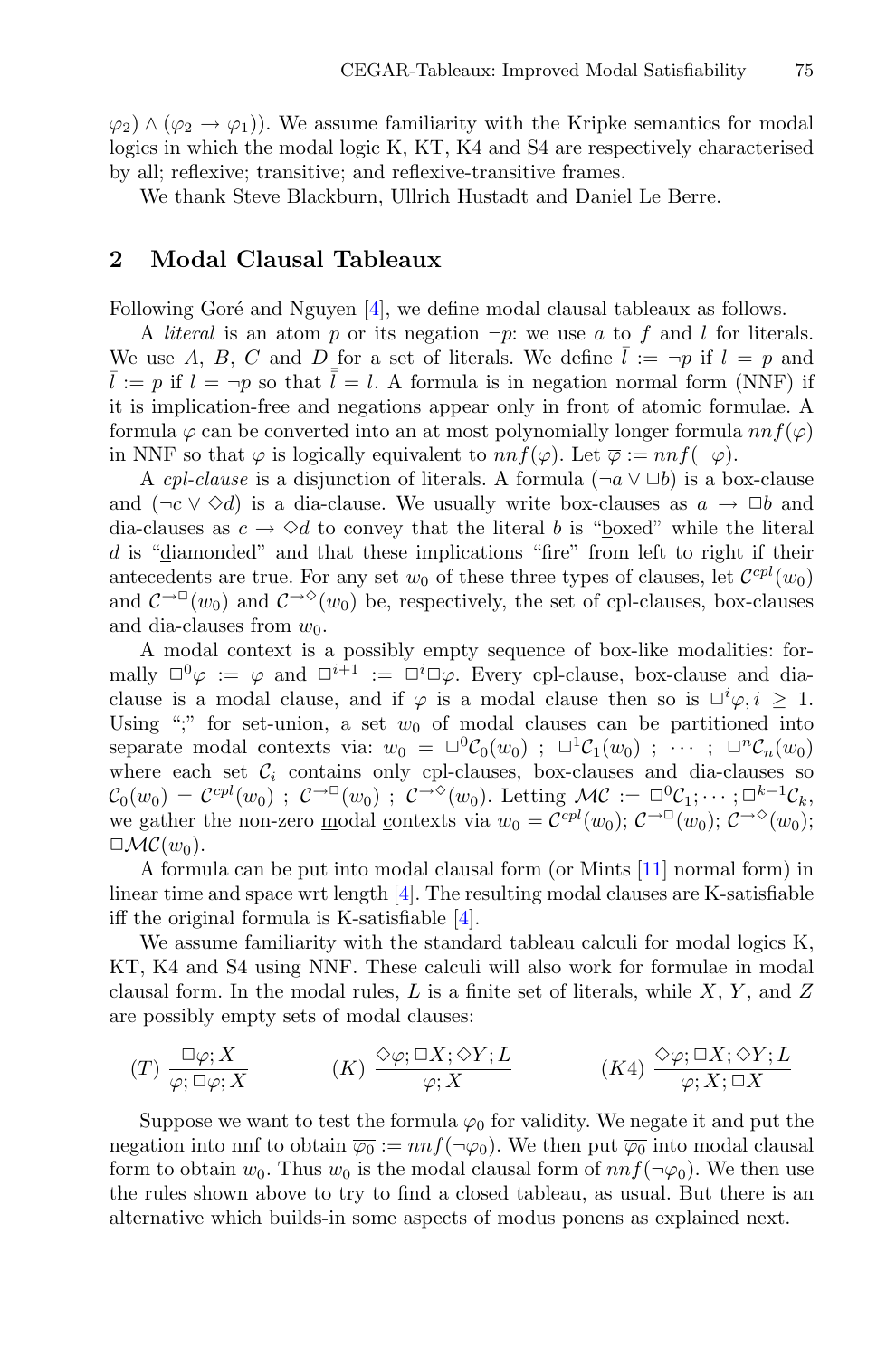Given an example root node  $w_0 := L$ ;  $\{c \to \Diamond d, c_1 \to \Diamond d_1\}$ ;  $\{a_1 \to \Diamond d, c_2 \to \Diamond d_2\}$  $\Box b_i, a_2 \to \Box b_2$ ;  $\Box \mathcal{MC}(w_0)$ , where L is a set of literals and  $\Box \mathcal{MC}(w_0)$  is arbitrary, consider the (transitional-but-modus-ponens-like) KE-rule [\[2](#page-16-5)] instance:

$$
(jump) \frac{L: c \to \Diamond d: a_1 \to \Box b_1, a_2 \to \Box b_2: \Box \mathcal{MC}(w_0)}{d: b_1: \mathcal{MC}(w_0)}
$$

**Proposition 1.** *If*  $({c, a_1, \overline{a_2}}) \subseteq L$ , then this (jump) rule instance is derivable.

Instead of a derivation of (jump), we simply show how it mimics  $(K)$  viz:

L: the set of literals as in  $(K)$  $\diamondsuit\varphi$ : a principal diamond  $(c \to \diamondsuit d) \in C^{\to \diamondsuit}(w_0)$  which fires giving  $\diamondsuit d$  if  $c \in L$  $\Diamond Y$ : non-principal dia-clauses  $\{c_1 \to \Diamond d_1\} = C^{\to \Diamond}(w_0) \setminus \{c \to \Diamond d\}$  $\Box X:$  box-clauses  $(a_1 \rightarrow \Box b_1) \subseteq C^{\rightarrow \Box}(w_0)$  giving  $\{\Box b_1\} \subseteq \Box X$  if  $a_1 \subseteq L$  $\Box X$ : the non-empty modal contexts  $\Box \mathcal{MC}(w_0) \subseteq \Box X$  and none: box-clauses  $a_2 \to \Box b_2$  which are dormant if  $\overline{a_2} \subseteq L$  and have no counter-

part in the original (K) rule.

We will replace the tableaux rules for cpl with a SAT-solver (oracle) and replace  $(K)$  with a generalised variant of (jump) called (jump)/(restart) which uses modal clause-learning. We first explain SAT-solvers and the CEGAR procedure.

## **3 SAT-solvers and the CEGAR Procedure**

A formula is in conjunctive normal form (CNF) if it is a conjunction of cplclauses. SAT-solvers are extremely efficient algorithms for determining the satisfiability of a set of formulae of classical propositional logic in CNF [\[16](#page-17-2)].

Incremental SAT-solvers are solvers which allow alternating between adding a clause to the SAT-solver and testing for satisfiability. Further, modern SATsolvers, such as MiniSAT [\[14](#page-17-3)], allow testing for *Satisfiability Under Unit Assumptions*, with a set of literals  $A = \{l_1, \dots, l_n\}$  called unit assumptions. That is, if the SAT-solver is in some state  $\sigma$  after loading a set S of cpl-clauses into it, we can now query whether or not  $S \cup A$  is classically satisfiable. Moreover, after computing the un/satisfiability of  $S \cup A$ , such a SAT-solver will "undo" its actions to return to its previous state  $\sigma$ . Using this feature, we can use one single SAT-solver in state  $\sigma$  to *iteratively* test the classical satisfiability of many different extensions  $S \cup \{A_1\}$ ,  $S \cup \{A_2\}$ ,  $\dots$ ,  $S \cup \{A_m\}$  of a given S without their interfering with one another, as long as each  $A_i$  is a set of unit assumptions.

For example, if we are given the set  $\Box B$ ;  $\diamond d_1$ ;  $\dots$ ;  $\diamond d_m$ ;  $\Box C$  where each  $B \cup \{d_i\}$  is a set of unit assumptions, and C is a set of arbitrary cpl-clauses, then we can initially load the SAT-solver with the cpl-clauses in  $\mathcal C$  to put it in some state  $\sigma$  and then iteratively test the un/satisfiability of each set B;  $d_i$ ; C for  $i = 1, \dots, m$  using just one SAT-solver which reuses the state  $\sigma$ , rather than using m separate SAT-solvers with states  $B$ ;  $d_i$ ;  $\mathcal{C}$ . We assume that the SAT-solver we use provides the following operations: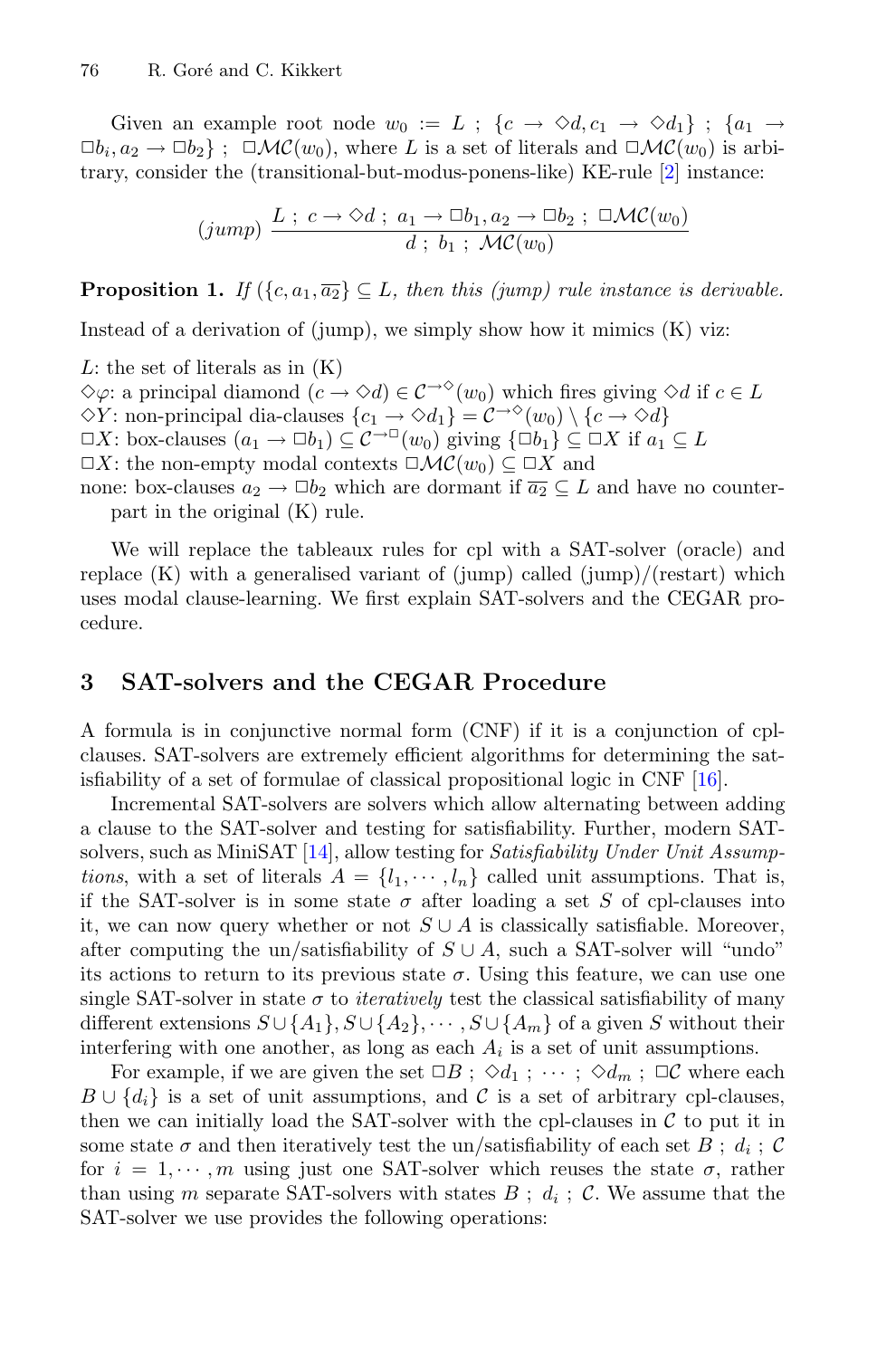addClause( $s, C$ ): adds the cpl-clause C as a constraint to the SAT-solver  $s$ .

- solve(s, A): accepts a set  $A = \{l_1, \dots, l_m\}$  of unit assumptions, and tries to find a classical valuation  $\vartheta$  that satisfies the cpl-clauses added so far to s under the unit assumptions in A. The call returns one of two answers:
	- (sat,  $\vartheta$ ): if it is possible to find such an assignment  $\vartheta$  representing the literals that are true, and so we have that  $A \subset \vartheta$
	- (unsat, A'): if it is impossible to find such an assignment with  $A' \subset A$  a, not necessarily unique, *unsatisfiable core* of A, which causes the classical unsatisfiability of  $s \cup A$ . Note that A' itself may be classically satisfiable. The smaller  $A'$  is the more efficient our algorithm becomes.

We also use the following operation as a shorthand to avoid complicating specifications with the intricacies of implementation:

 $sat(C, A)$ : Creates a SAT-solver s, adds the set C of cpl-clauses to s, then returns solve(s, A) where A is a set of unit-assumptions (literals).

We use the SAT-solver MiniSat [\[14\]](#page-17-3), in our implementation.

#### **3.1 Counter-Example Guided Abstraction Refinement (CEGAR)**

The standard way to use a SAT-solver, besides a direct translation, is called Counter-Example Guided Abstraction Refinement (CEGAR) which involves creating an under-abstraction  $\psi$  which is less constrained than the original formula  $\varphi$ . We use  $\psi := \mathcal{C}^{cpl}(\varphi)$  as our under-abstraction. Using a SAT-solver, we check whether a classical valuation  $\vartheta$  can be found for  $\psi$ . If not, then it is impossible to create a Kripke model for the more constrained  $\varphi$ , and we conclude that  $\varphi$  is modally unsatisfiable. Otherwise, we check whether the classical valuation  $\vartheta$  can be extended into a Kripke model for  $\varphi$ . If so we conclude that  $\varphi$  is modally satisfiable. Else we refine the under-abstraction  $\psi$  to be closer to  $\varphi$  by learning new cpl-clauses from the classical unsatisfiable core, and repeat the whole procedure.

Some versions of CEGAR use an over-approximation or even both, but we elide details for brevity as the method of under-approximation is the one we use.

We now present two tableau-like rules and a rule-application search strategy to mimic modal clausal tableaux using a CEGAR approach.

### **4 CEGAR Tableaux: Modal Clause-Learning via SAT**

We describe tableau-like rules which mimic CEGAR. Each rule has a single parent above the line and multiple children below the line with the traditional modal (rather than description logic) tableaux reading of "if the parent is modally satisfiable then so is at least one child". To handle "satisfiability under unit assumptions", let  $\mathcal{A}(w_0) \subseteq w_0$  be a set of designated literals called **assumptions**.

### **local CPL satisfiability rule:**

$$
(\text{local}) \frac{w_0 := \mathcal{A}(w_0) \; ; \; \mathcal{C}^{cpl}(w_0) \; ; \; \mathcal{C}^{\rightarrow \square}(w_0) \; ; \; \mathcal{C}^{\rightarrow \diamond}(w_0) \; ; \; \square \mathcal{MC}(w_0)}{\text{sat}(\mathcal{C}^{cpl}(w_0), \mathcal{A}(w_0))}
$$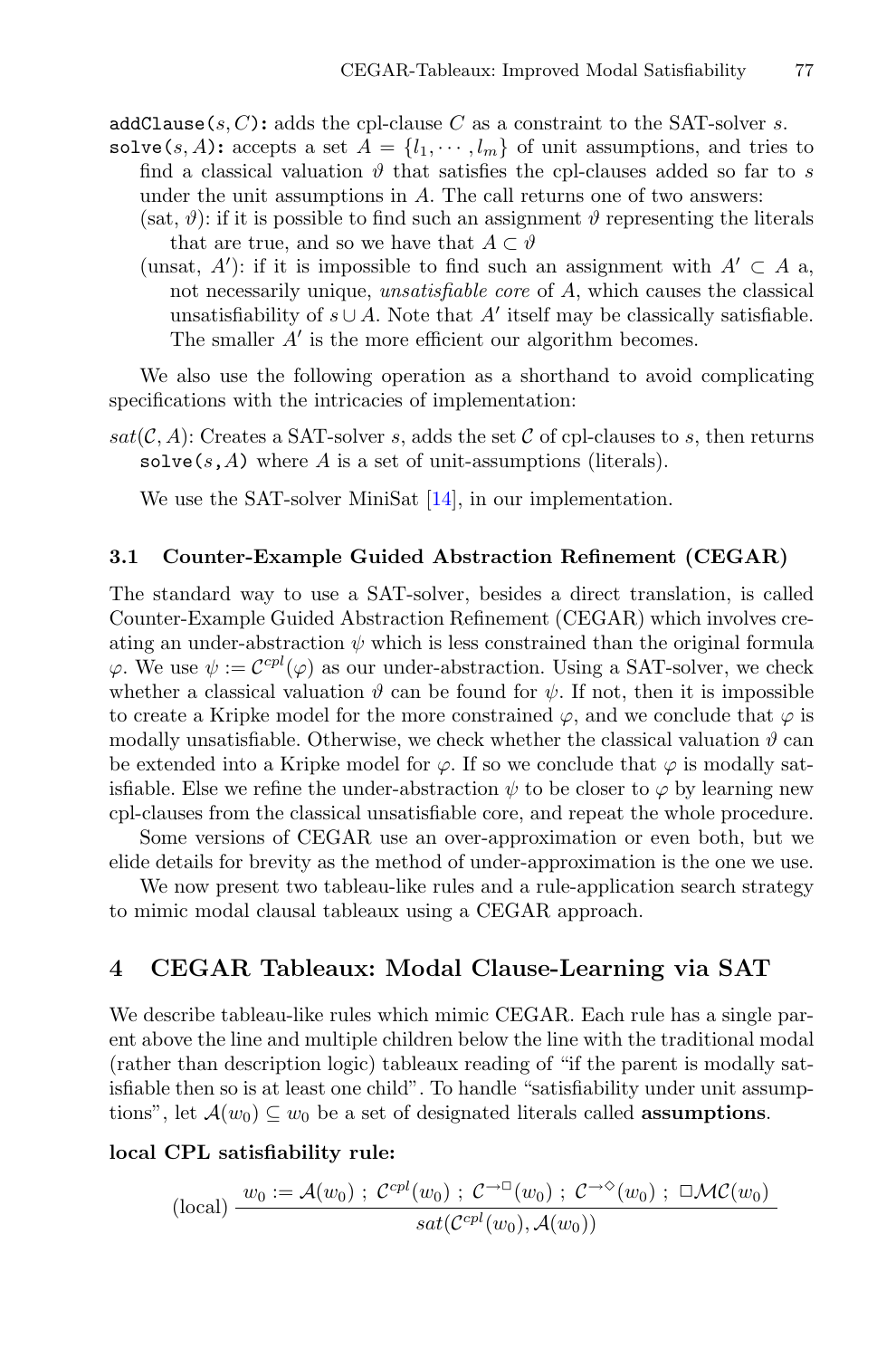where  $sat(\mathcal{C}^{cpl}(w_0), \mathcal{A}(w_0))$  either returns "closed" because it finds an unsatisfiable core  $\mathcal{A}'(w_0) \subseteq \mathcal{A}(w_0)$  of literals or returns "open" because it finds a classical valuation  $\vartheta(w_0) \supseteq \mathcal{A}(w_0)$  such that  $\vartheta(w_0) \models \mathcal{C}^{cpl}(w_0)$ . We can implement sat( $\mathcal{C}^{cpl}(w_0), \mathcal{A}(w_0)$ ) with a SAT-solver via sat( $\mathcal{C}^{cpl}(w_0)$ ,  $\mathcal{A}(w_0)$ ).

**Proposition 2.** *If the parent of the (local) rule is modally satisfiable at some world* w *via*  $\vartheta(w)$  *then its subset, the child, is classically satisfiable under*  $\vartheta(w)$ *.* 

**modal (jump/restart) rule:**

$$
\frac{w_0:=\mathcal{A}(w_0)\,;\,\mathcal{C}^{cpl}(w_0)\,;\,\mathcal{C}^{\rightarrow\Box}(w_0)\,;\,\mathcal{C}^{\rightarrow\Diamond}(w_0)\,;\,\Box\mathcal{MC}(w_0)}{w_1:=d\,;\,\,B\,;\,\mathcal{MC}(w_0)\qquad w'_0:=w_0\,;\,\varphi(w_0)}\,\vartheta(w_0)
$$

where  $\vartheta(w_0) \supseteq \mathcal{A}(w_0)$  is a classical valuation such that  $\vartheta(w_0) \models \mathcal{C}^{cpl}(w_0)$  and (1) there is at least one "fired" diamond  $(c \to \Diamond d) \in C^{\to \Diamond}(w_0) \& \vartheta(w_0) \models c$ (jump): left child  $w_1 := d, B$ ;  $\mathcal{MC}(w_0)$  for the fired diamond  $\Diamond d$  where the "fired" (un)boxes are

(2)  $B := \{b \mid (a \rightarrow \Box b) \in C^{\rightarrow \Box}(w_0) \text{ and } \vartheta(w_0) \models a\}$ 

(restart): right child  $w'_0 := w_0$ ;  $\varphi(w_0)$  if the left child  $w_1$  with  $\mathcal{A}(w_1) = (d \,; \, B)$ closes with an unsatisfiable core  $\mathcal{A}'(w_1) \subseteq (d \,; \, B)$  and

$$
A_d(w_1) := \{d\} \cup \mathcal{A}'(w_1)
$$
 is the unsatisfiable core of  $w_1$  extended with  $d$   
\n
$$
CS(w_0) := \{e \mid \vartheta(w_0) \models e \& (e \rightarrow \Box f) \in \mathcal{C}^{\rightarrow \Box}(w_0) \& f \in A_d(w_1) \}
$$
\n
$$
\cup \{e \mid \vartheta(w_0) \models e \& (e \rightarrow \Diamond f) \in \mathcal{C}^{\rightarrow \Diamond}(w_0) \& f \in A_d(w_1) \}
$$
\n
$$
= \{l_1, \dots, l_n\} \supseteq \{c\}
$$
 are the "culprits" from  $w_0$ 

and  $\varphi(w_0) := (\neg l_1 \vee \ldots \vee \neg l_n)$  is the local learned cpl-clause  $\varphi(w_0)$  with which we restart  $w_0$  as  $w'_0$  to refine  $\vartheta(w_0)$  since  $\vartheta(w_0) \models c$  and the single diamond  $\Diamond d$  that it fired leads to a counter example  $w_1$  w.r.t.  $\Box \mathcal{MC}(w_0)$ .

The (local) and (jump)/(restart) rules are notionally applicable to any set  $w_0$ of modal clauses except that the (jump/restart) rule is additionally parametrised by a classical valuation  $\vartheta(w_0)$ : that is, they form a "producer-consumer" pair. Thus the (local) rule searches for a classical valuation (using a SAT-solver that returns (sat,  $\vartheta$ )), effectively finding an open branch of static rule applications. The (jump) rule then uses this valuation to mimic the  $(K)$  as follows.

Item (1) non-deterministically chooses a dia-clause  $c \to \Diamond d$  from  $\mathcal{C}^{\to\Diamond}(w_0)$ which "fires" because  $\vartheta(w_0) \models c$  giving us the principal formula  $\diamond d$  of  $(K)$ .

Item (2) collects each box-clause  $a \to \Box b$  from  $C^{\to \Box}(w_0)$  which "fires" because  $\vartheta(w_0) \models a$ , and unboxes each  $\Box b$  producing literals  $B \subseteq X$  in the  $(K)$ -rule.

The left (jump) child  $w_1 := d$ ;  $B$ ;  $\mathcal{MC}(w_0)$  mimics the conclusion of a  $(K)$ rule instance with a premise  $\Diamond d$ ;  $\Box B$ ;  $\Box \mathcal{MC}(w_0)$ , so  $w_1$  is the set of formulae which must be true at the R-successor of the premise  $w_0$ .

Applying these two rules **recursively** will either close  $w_1$  or leave  $w_1$  open.

If  $w_1$  stays open then  $w_1$  is a putative R-successor in the underlying countermodel that we are exploring so we must choose some other dia-clause which is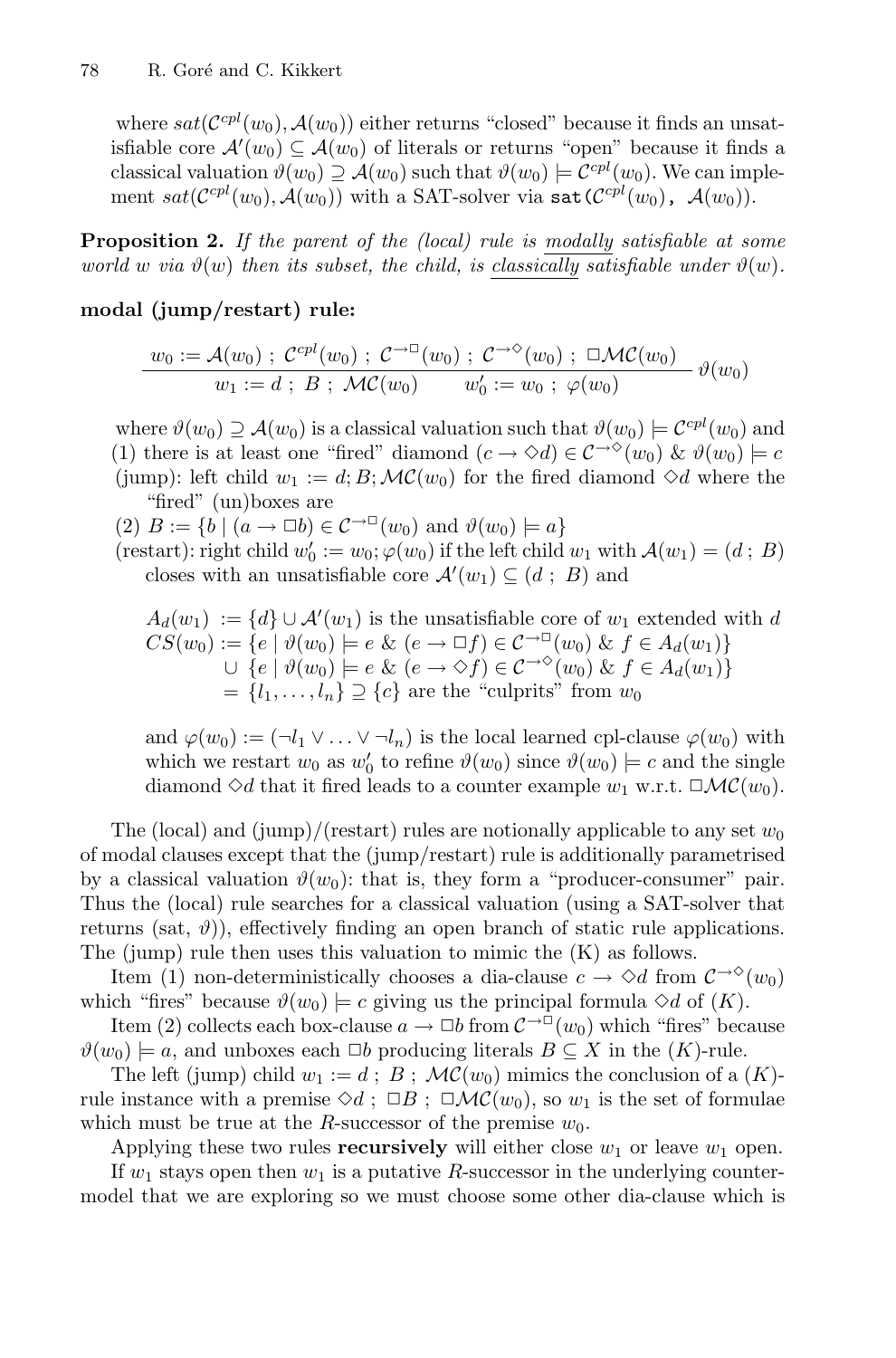fired by  $\vartheta(w_0)$ : we must **iterate** over all such fired diamonds as we are looking for a closed tableau but if all choices stay open then we have a Kripke model.

Else, if  $w_1$  closes then it will return an (there may be many) unsatisfiable core  $\mathcal{A}'(w_1) \subseteq (d \, ; \, B)$ , closing the tableau branch for  $\diamond d$  and pinpointing the unit assumptions from  $w_1$  which cause branch closure, effectively building in a use-check as explained below.

In the "else" case, a traditional tableau would backtrack up to the next highest application of the  $(\vee)$ -rule. But we can be cleverer by learning a clause as follows. We extend the unsatisfiable core  $\mathcal{A}(w_1)'$  to  $A_d(w_1)$  to ensure that d is in  $A_d(w_1)$  because  $\Diamond d$  was the principal formula of the "jump" from  $w_0$ to  $w_1$ . We now find the "culprits"  $e \in \vartheta(w_0)$  by "unfiring" each  $e \to \Box f$  and each  $e \to \Diamond f$  that caused their f to be put into the extended unsatisfiable core  $A_d(w_1)$  of the R-successor, thereby obtaining the conflict set  $CS(w_0)$  (used in the proofs) of  $w_0$ . That is, we have moved from  $w_1$  back to  $w_0$ .

We know there is at least one culprit in  $w_0$ , namely c, but in general  $CS(w_0)$  =  $\{l_1, \dots, l_n\} \supseteq \{c\}$ . We therefore "switch off" at least one of these culprits by adding the disjunction of their negations  $\varphi(w_0) := (\neg l_1 \vee \cdots \vee \neg l_n)$  as a new clause and restart  $w_0$  as  $w'_0 := w_0$ ;  $\varphi(w_0)$ . Intuitively, rather than backtracking to the next highest disjunction, our traditional tableau procedure is effectively re-starting the Static rules on the new incarnation  $w'_0$  to find a "saturation" that is guaranteed to be different from  $\vartheta(w_0)$ . Traditional tableau would only be guaranteed to find a different "saturation" if they included use-check or cut.

**Proposition 3.** *If the parent*  $w_0$  *of the (jump/restart) rule is K-satisfiable in a Kripke model with root valuation*  $\vartheta(w_0)$  *then so is its left (jump) child*  $w_1$ *.* 

**Proposition 4.** If the (jump/restart) rule is applied with  $\vartheta(w_0)$  and the right *(restart) child*  $w'_0$  *is classically satisfied by*  $\vartheta(w'_0)$  *then*  $\vartheta(w'_0)$  *is a different classical valuation from*  $\vartheta(w_0)$ *, and all previous such restarts, as there is at least one literal*  $l_i$  *which is true in the previous valuation but false in the new one.* 

*Example 1.* Consider the standard K axiom instance  $\square(p \to q) \to (\square p \to \square q)$ . We negate it and obtain the negation normal form  $\neg K: \Box(\neg p \lor q) \land \Box p \land \Diamond \neg q$ . A legitimate clausal form of  $\neg K$  for illustrative purposes is:  $w_0 = \{a_1, a_1 \rightarrow$  $\Box b_1, \Box (b_1 \rightarrow (\neg p \lor q)), a_2, a_2 \rightarrow \Box p, c_1, c_1 \rightarrow \Diamond \neg q$  with  $\mathcal{A}(w_0) = \emptyset$  and  $\mathcal{C}^{cpl}(w_0) = \{a_1, a_2, c_1\}$  and  $\mathcal{C}^{\rightarrow \square}(w_0) = \{a_1 \rightarrow \square b_1, a_2 \rightarrow \square p\}$  and  $\mathcal{C}^{\rightarrow \diamond}(w_0) =$  ${c_1 \rightarrow \Diamond \neg q}$  and  $\Box C(w_0) = {\Box (b_1 \rightarrow (\neg p \vee q))}.$  Our final optimised normal forming procedure produces something smaller. Figure [1](#page-6-0) contains the searchspace for the resulting closed tableau. If we try  $\Box(p \rightarrow q) \rightarrow (\Box p \rightarrow \Box r)$ then  $c_1 \rightarrow \Diamond \neg q$  above becomes  $c_1 \rightarrow \Diamond \neg r$  and the tableau will remain open and will return a Kripke (counter-)model  $w_0 R w_1$  with  $\vartheta(w_0) = \{a_1, a_2, c_1\}$  and  $\vartheta(w_1) = \{b_1, p, q, \neg r\}$  which falsifies  $\Box(p \rightarrow q) \rightarrow (\Box p \rightarrow \Box r)$  at  $w_0$ .

#### **4.1 Termination, Soundness and Completeness of the Strategy**

We dub our search strategy as **CEGARTab** (in bold font).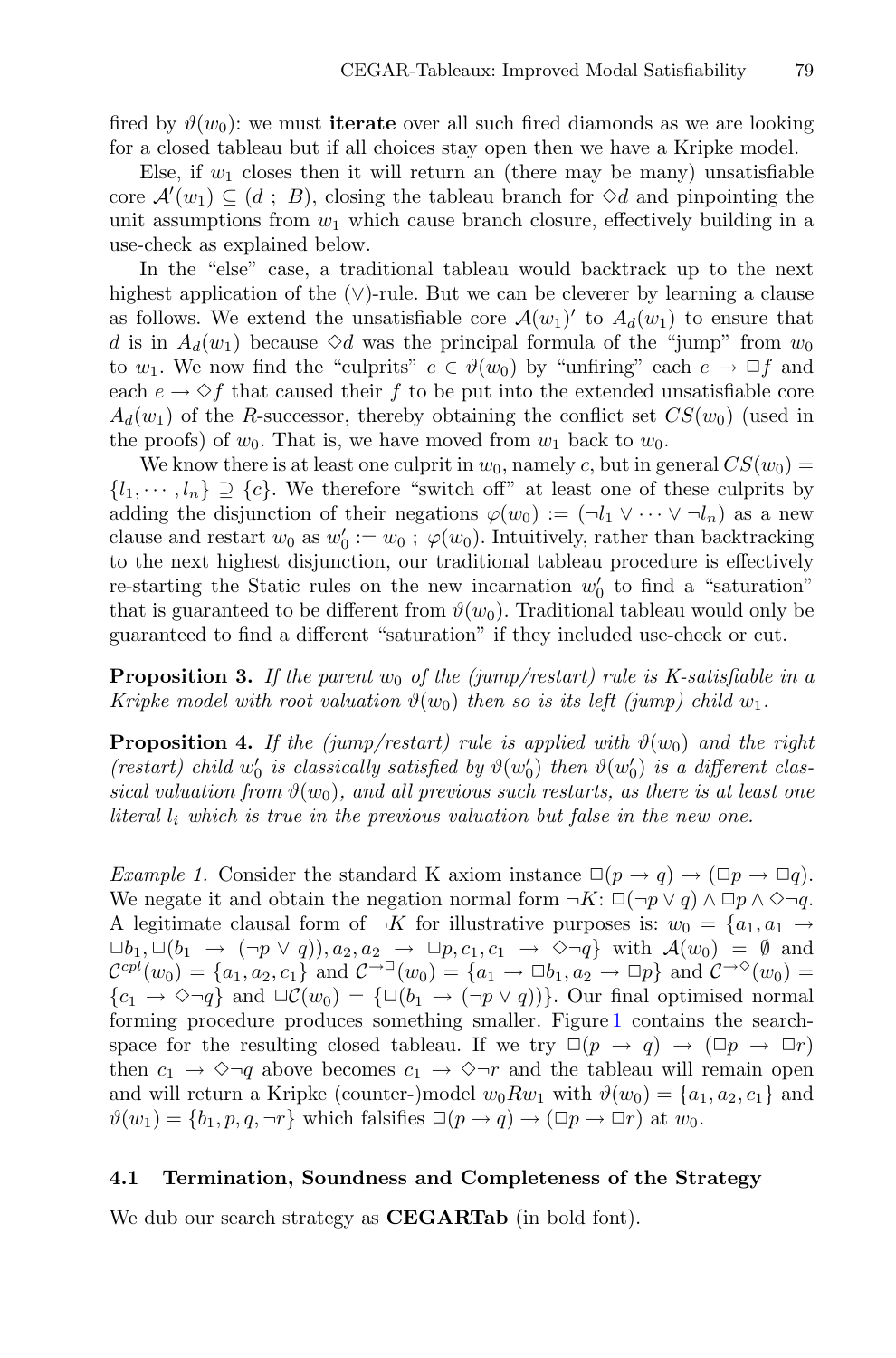

<span id="page-6-0"></span>**Fig. 1.** The search-space for the negation  $\neg K$  of the K axiom  $\square(p \rightarrow q) \rightarrow (\square p \rightarrow \square q)$ where dotted lines indicate rule choices and solid lines indicate branching rules.

Each **iteration** in **CEGARTab** is finite because each node contains a finite number of dia-clauses. Thus the only way to not terminate is for **CEGARTab** to **recurse** for ever. But each **recursion** via the (jump) rule reduces the maximal modal degree of the formula set in the child node and each **recursion** via the (restart) rule enumerates a different classical valuation from the finite set of classical valuations for  $\mathcal{C}^{cpl}(w_0)$ . Thus **CEGARTab** must terminate.

**Theorem 1.** For all sets of modal clauses  $w_0 := nnf(\neg \varphi_0)$ , **CEGARTab** $(w_0)$ *returns closed iff*  $w_0$  *is K-unsatisfiable (and hence*  $\varphi_0$  *is K-valid).* 

*Proof.* Both proofs proceed by a simple induction on the number of restarts.

- Soundness: If the (local) rule returns closed then  $w_0$  contains a classically unsatisfiable, and hence K-unsatisfiable, subset. Else there is a closed application of the (jump)/(restart) rule with learned clause  $\varphi = (\neg l_1 \vee \cdots \vee \neg l_n)$ . The induction hypothesis on the closed (jump) child implies that  $w_0 \cup \neg \varphi$  is Kunsatisfiable. The induction hypothesis on the closed (restart) child implies that  $w_0 \cup \varphi$  is K-unsatisfiable. Hence  $w_0$  is K-unsatisfiable (and cut is admissible!).
- Completeness: The open (local) rule returns  $\vartheta(w_0)$ . If the (jump)/(restart) rule is not applicable then there are no fired diamonds, and so the Kripke model is just a dead-end  $w_0$  with  $\vartheta(w_0)$ . Else if the (jump) child is open then the induction hypothesis implies that we can extend  $\vartheta(w_0)$  into Kripke submodels for every diamond jump. Adding a new root with  $\vartheta(w_0)$  that sees all these sub-models gives a Kripke model for  $w_0$  itself. Else if the (jump) child is closed then the (restart) child with learned clause  $\varphi = (\neg l_1 \vee \cdots \vee \neg l_n)$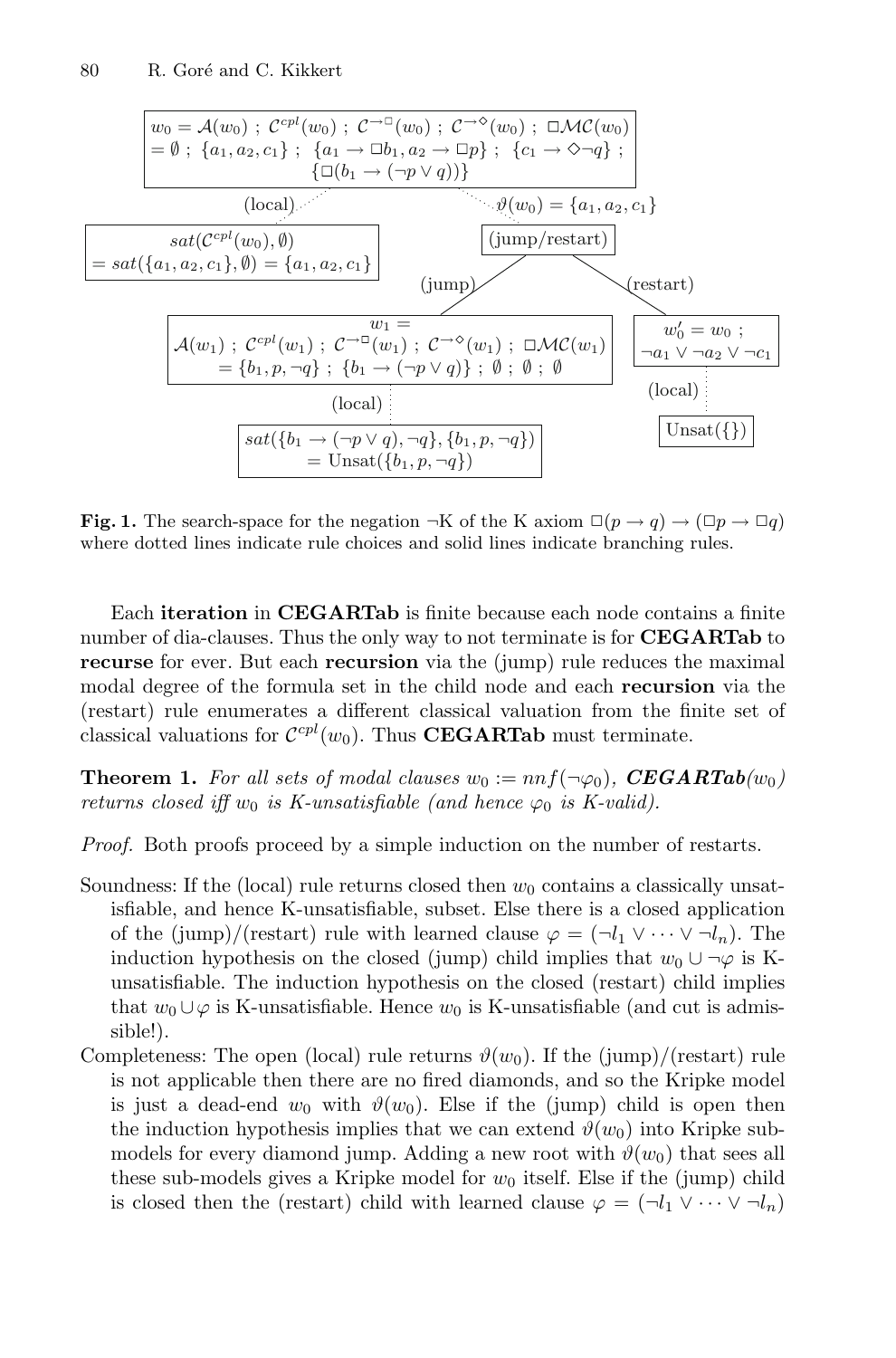is open. Then the induction hypothesis implies that  $w_0$ ;  $\varphi$  is K-satisfiable, which implies that  $w_0$  is K-satisfiable.

# **5 Implementation: Our Modal Satisfiability Tester** CEGARBox

The only data-structures our base algorithm uses are a trie and lists. Memoisation, outlined in Sect. [7.2,](#page-12-0) was implemented using a binary tree.

#### **5.1 Initialising a Trie During Normal Forming**

Normal forming creates new atomic "names"  $p_{\psi}$  for certain subformulae  $\psi$  of the original formula: for example  $\Box \Diamond (p_1 \land p_2)$  becomes  $a_1 : a_1 \rightarrow \Box b_2 : \Box (b_2 \rightarrow$  $\Diamond d_3)$ ;  $\Box \Box (d_3 \rightarrow p_1)$ ;  $\Box \Box (d_3 \rightarrow p_2)$  [\[4\]](#page-16-4) where  $a_1$  names  $\Box \Diamond (p_1 \land p_2)$  and  $d_3$ names  $(p_1 \wedge p_2)$ . We make a linear recursive descent of the formula and store modal clauses in a trie where each trie-node represents a modal context. If we stored modal contexts, our normal form would be quadratic in size, and thus our algorithm would have a quadratic time and space complexity, as does the one from Goré and Nguyen  $[4]$  $[4]$ . Below is a trie that stores the above clauses:

$$
\underbrace{(a_1 \; ; \; a_1 \to \Box b_2)} \qquad \qquad \underbrace{\Box} \qquad \qquad \underbrace{(b_2 \to \Diamond d_3)} \qquad \qquad \underbrace{\Box} \qquad \qquad \underbrace{(d_3 \to p_1 \; ; \; d_3 \to p_2)}
$$

Each node of the trie at a given level (context) has the following components:

sat: A SAT-Solver initialised with the purely classical clauses  $\mathcal{C}^{cpl}(.)$  in the node BoxCl: the box clauses  $C^{\to\Box}$ .) of the form  $a \to \Box b$  in the node DiaCl: the dia-clauses  $\mathcal{C}^{\rightarrow\Diamond}$ .) of the form  $c \rightarrow \Diamond d$  in the node Child(1): the node's (only) child node "containing"  $MC(.)$  as explained next.

**Proposition 5.** If the input set of modal clauses is the set  $w_0 := C^{cpl}(w_0)$ ;  $\mathcal{C}^{\to\Box}(w_0)$ ;  $\mathcal{C}^{\to\Diamond}(w_0)$ ;  $\Box^1\mathcal{C}_1$ ; ...;  $\Box^k\mathcal{C}_k$  then the trie has depth equal to the *maximal modal depth*  $k$  *of*  $w_0$  *and*  $\forall i \geq 0$ *, Trie.node at depth i contains*  $C_i$  :=  $\mathcal{C}_i^{cpl}$  ;  $\mathcal{C}_i^{-\triangle}$  ;  $\mathcal{C}_i^{-\triangle}$  with  $\overline{Trie}$  node.sat =  $\mathcal{C}_i^{cpl}$  and  $\overline{Trie}$  node.Box $Cl = \mathcal{C}_i^{-\triangle}$ and  $\text{True}$  *node.DiaCl* =  $\mathcal{C}_i^{\rightarrow \diamondsuit}$  and  $\text{True}$  *node.Child(1)* =  $\mathcal{C}_{i+1}$  *: as below.* 

|   | Logic Trie Depth |  |  |  | Intuition where $\texttt{TrielNode}(i)$ is <i>i</i> -th node of Trie                                                                                                                                         |
|---|------------------|--|--|--|--------------------------------------------------------------------------------------------------------------------------------------------------------------------------------------------------------------|
|   |                  |  |  |  | $\begin{bmatrix} 0 & 1 & \cdots & k \end{bmatrix}$ k is the maximum modal depth of the given $w_0$                                                                                                           |
| K |                  |  |  |  | $\left\Vert \mathcal{C}_{0}\left\vert \mathcal{C}_{1}\right\vert \cdots\right\vert \mathcal{C}_{k}\left\vert \text{finite chain with }\texttt{TripleNode(k)}. \texttt{child(1)} \texttt{ = nil} \right\vert$ |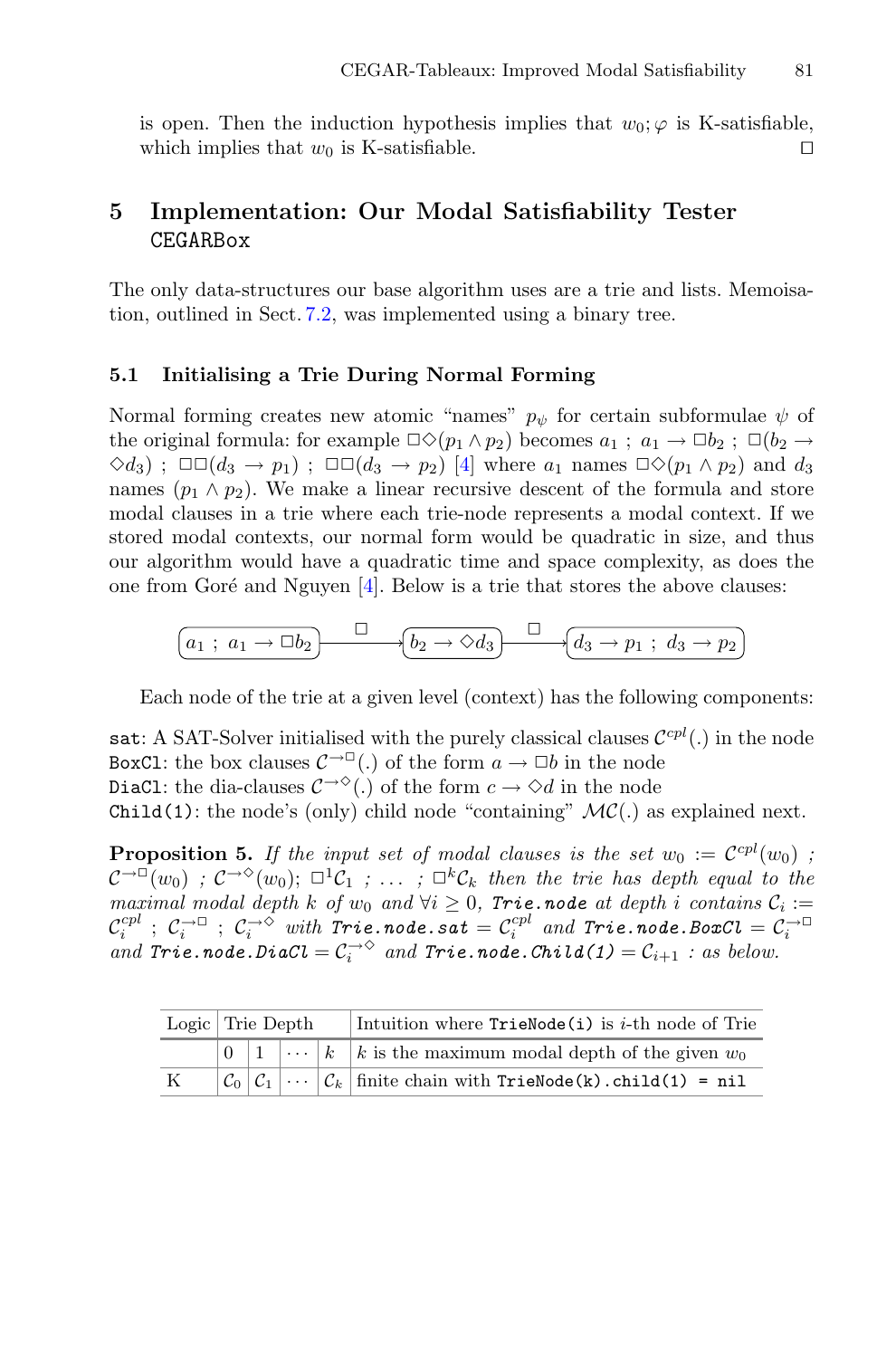#### **Algorithm 1** CEGARBox(*A*, TrieNode)

```
1: {Inputs: A is a set of unit assumptions and TrieNode is at level i in our trie}
 2: Let t_0 := solve(TrieNode.sat, A) {apply the (local) rule}
 3: if t_0 = (\text{unsat}, A') then
 4: return Unsatisfiable(A')5: else if t_0 = (sat, \vartheta) then
 6: {Check box- and dia-clauses that fire under classical valuation \vartheta}<br>7: for every (c \to \Diamond d) \in \text{TrielNode.DiaCl with } c \in \vartheta do
 7: for every (c \to \Diamond d) \in \text{TrielNode}. DiaCl with c \in \vartheta do<br>8: Let B = \{b \mid (a \to \Box b) \in \text{TrielNode}. BoxCl and a \in \vartheta\}8: Let B = \{b \mid (a \rightarrow \Box b) \in \text{Triangle}.\text{BoxC1} \text{ and } a \in \vartheta\}<br>9: \{apply\ the\ (jump)\ rule\ at\ next\ model\ context\}9: {apply\ the\ (jump)\ rule\ at\ next\ model\ context\}<br>10: if CEGARBox((d : B). TrieNode.child(1)) =
              if CEGARBox((d ; B), TrielNode.child(1)) = Unsatisfiable(X') then11: Let C = \{c\} \cup \{a \mid (a \rightarrow \Box b) \in \text{TrielNode.BoxCl} \text{ and } a \in \vartheta \text{ and } b \in X'\}<br>12: \{Learn new clause \varphi := \neg C\}12: { Learn new clause \varphi := \neg C}<br>13: Let \varphi := \bigvee_{i \in C} \neg l13: Let \varphi := \bigvee_{l \in C} \neg l<br>14: addClause(TrieN)
14: addClause(TrieNode.sat, \varphi) {modify the i-th context globally}<br>15: { apply (restart) }
15: { apply (restart)}<br>16: return CEGARBox
                  return CEGARBox(A, TrieNode)
17: end if
18: end for
19: return Satisfiable {because every fired diamond is fulfilled}
20: end if
```
<span id="page-8-0"></span>**Fig. 2.** The main algorithm of CEGARBox with *A* a set of unit assumptions

## **5.2 The Main Algorithm**

Our algorithm follows Fiorentini et al.'s reworking [\[3\]](#page-16-2) of intuit for propositional intuitionistic logic of Claessen and Rosén  $[1]$ , which itself was "inspired" by bddtab of Goré et al. [\[5](#page-16-3)]. The pseudocode is in Fig. [2.](#page-8-0) Our implementation does **not** return an actual Kripke model, nor a closed tableau, as such, but it is trivial to extend it with the bookkeeping required to do so.

## **5.3 Inputs and Outputs**

We write node.child $(i)$  for the child labelled i of the trie rooted at node: as our logic is monomodal,  $i = 1$ . Similar to SAT-solvers we allow the use of a set of unit assumptions  $A$ . Our algorithm either returns Satisfiable, or Unsatisfiable $(A')$ , where  $A' \subset A$  is an unsatisfiable core of A.

We call CEGARBox(A, Trie) as the initial call with  $A = \emptyset$ .

Note that line 11 computes the correct conflict set as per the (jump)/(restart) rule because we ensure that no two box-clauses have the same RHS and no two dia-clauses have the same RHS, as explained later.

## **5.4 Use of Satisfiability Under Unit Assumptions**

Note that in Line 10 of Fig. [2,](#page-8-0) we call the main algorithm recursively on Trie.child(1) with a set  $X = (d \; ; \; B)$  of unit assumptions dependent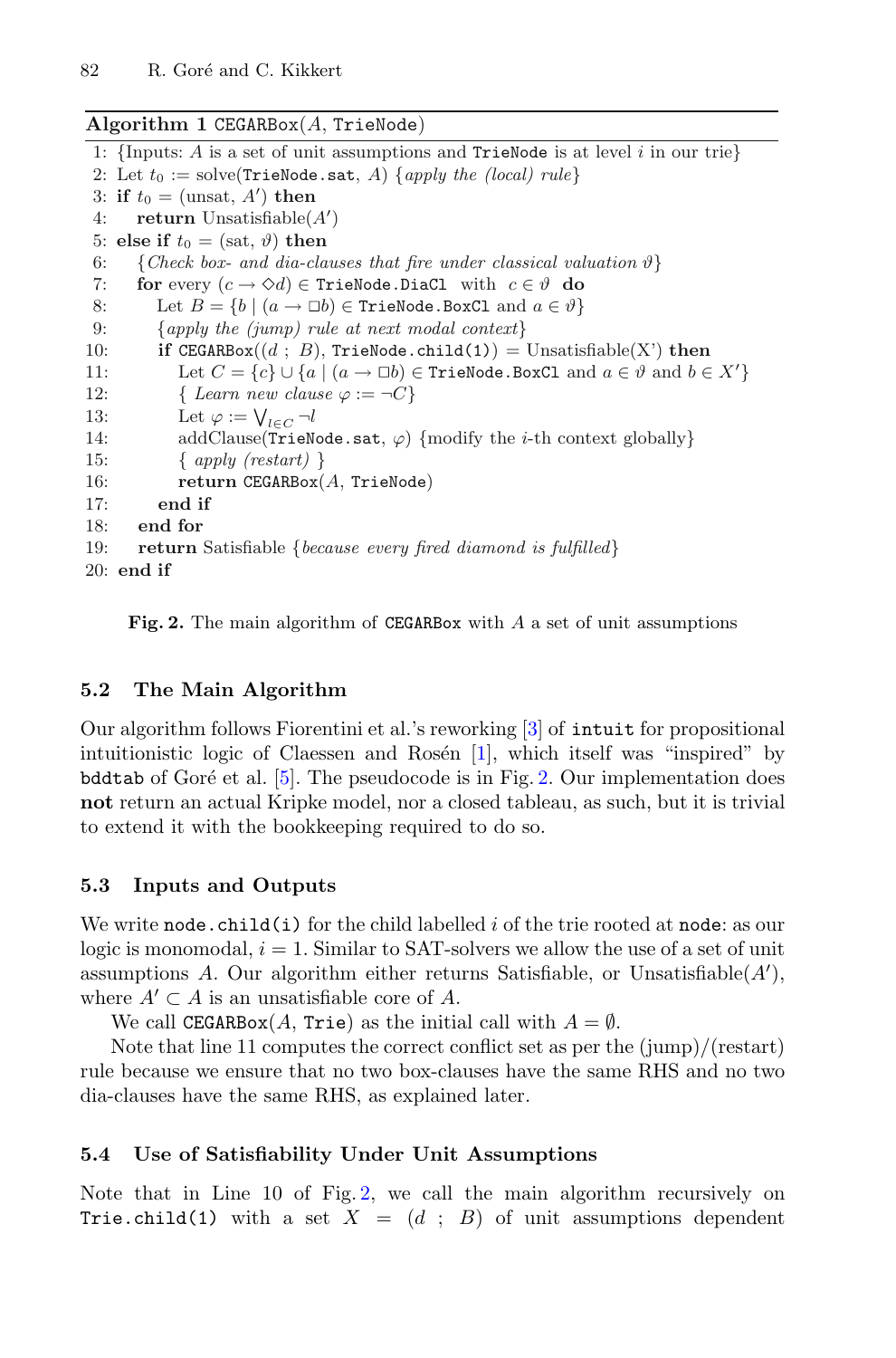| Logic | Trie Depth        |                               |          |                   | Intuition where $\text{Trielode}(i)$ is <i>i</i> -th node of Trie                                                                                         |
|-------|-------------------|-------------------------------|----------|-------------------|-----------------------------------------------------------------------------------------------------------------------------------------------------------|
|       |                   |                               | $\cdots$ | $\kappa$          | k is the maximum modal depth of the given $w_0$                                                                                                           |
|       | $\mathcal{C}_{0}$ | $\mathcal{C}_1$               |          | $\mathcal{C}_{k}$ | finite chain with $Trielode(k) .child(1) = nil$                                                                                                           |
| KТ    |                   | $\mathcal{C}_1^{\kappa}$      |          | ${\cal C}^k_k$    | descending chain with $Trielode(k)$ .child $(1)$ = nil                                                                                                    |
|       |                   | $ {\cal C}_1^{\perp}  \cdots$ |          | $ {\cal C}^k_1 $  | ascending chain with $\text{TrueNode}(k) \cdot \text{child}(1) = \text{TrueNode}(k)$                                                                      |
| - S4  |                   |                               |          |                   | $\left \mathcal{C}_0;\mathcal{C}_1^k\right \mathcal{C}_1^k\left \cdots\right \mathcal{C}_1^k$ fixpoint at depth 1 with TrieNode(1).child(1) = TrieNode(1) |

<span id="page-9-0"></span>**Fig. 3.** The structure of the Trie for different logics with a modal context  $\Box^0 C_0$ ;  $\Box^1 \mathcal{C}_1$ ;  $\cdots$ ;  $\Box^n \mathcal{C}_n$  and  $\mathcal{C}_i^n := \mathcal{C}_i$ ;  $\cdots$ ;  $\mathcal{C}_n$ . For K, the modalised contexts form a descending chain  $\mathcal{C}_1^k \supseteq \mathcal{C}_2^k \supseteq \cdots \supseteq \mathcal{C}_k^k$  while for K4 (not implemented) they form an ascending chain  $\mathcal{C}_1^1 \subseteq \mathcal{C}_1^2 \subseteq \cdots \subseteq \mathcal{C}_1^k$ . For S4, they are the constant  $\mathcal{C}_1^k$  after depth 1.

upon the fired dia-clause  $c \rightarrow \Diamond d$ . Moreover, this call is inside a for-loop which iterates over the fired diamonds. That is, if the set of fired diamonds is  $\{c_1 \to \Diamond d_1, \cdots, c_n \to \Diamond d_n\}$ , and the set of fired boxes gives  $B = \{b \mid (a \to \Diamond d_1, \cdots, c_n \to \Diamond d_n)\}$  $\Box b \in$  Trie.BoxCl and  $a \in \vartheta$  then the putative n successor worlds must contain the unit assumption sets  $X_1 = (d_1 ; B)$  and  $X_2 = (d_2 ; B)$  up to  $X_n = (d_n ; B)$ . We *iteratively* test the classical satisfiability of each set  $X_i$ ; Trie.child(1) by putting  $X = (b_i : B)$  while keeping the parameter Trie.child(1) constant. This is sound because the sat-solver Trie.child(1).sat in Trie.child(1) undoes the assumptions it makes while computing the classical satisfiability of one set  $d_1$ ;  $B$ ; Trie.child(1) (say) so that the same sat-solver Trie.child(1).sat can be reused for the next set  $d_2$ ; B; Trie.child(1) (say) without their interfering with each other. That is, this is only sound because our SAT-solver provides the ability to test for "satisfiability under unit assumptions".

#### **5.5 Modal Clause Learning Modifies the Modal Context at Level** *i*

Note that we learn a new cpl-clause in Line 14 via addClause(Trie.sat,  $\varphi$ ).

Consider a set of formulae and suppose that we saturate it using the traditional static tableau rules for cpl giving two OR-leaves,  $\diamond \varphi_1$ ;  $\square X_1$ ;  $\diamond Y_1$ ;  $L_1$ and  $\diamondsuit\varphi_2$ ;  $\square X_2$ ;  $\diamondsuit Y_2$ ;  $L_2$  where each  $L_i$  is a set of literals. Thus we can treat  $L_1/L_2$  as a classical valuation  $\vartheta_1/\vartheta_2$  which assigns all members of  $L_1/L_2$  to true.

Suppose we try the successor  $\varphi_1$ ;  $X_1$  and find that it is modally unsatisfiable. Putting  $\hat{X}_1$  for the conjunction of the members of  $X_1$ , we know that  $\hat{X}_1 \rightarrow \neg \varphi_1$  is K-valid, independently of  $\vartheta_1$  itself. By necessition, we know that  $\square(X_1 \rightarrow \neg \varphi_1)$ is K-valid. Gore et al.  $\left[5\right]$  tried to implement this insight into bddtab but it was refined nicely into the current form by Claessen and Rosén  $[1]$  $[1]$ .

As explained previously, the *i*-th level of our Trie stores the cpl-clauses  $\mathcal{C}_i^{cpl}$ from the *i*-th modal context  $\Box^i C_i$  inside the sat-solver Trie.sat at level *i*. Thus addClause(Trie.sat,  $\varphi$ ) modifies the *i*-th modal context across level *i*.

We now describe extensions to handle the modal logics KT and S4.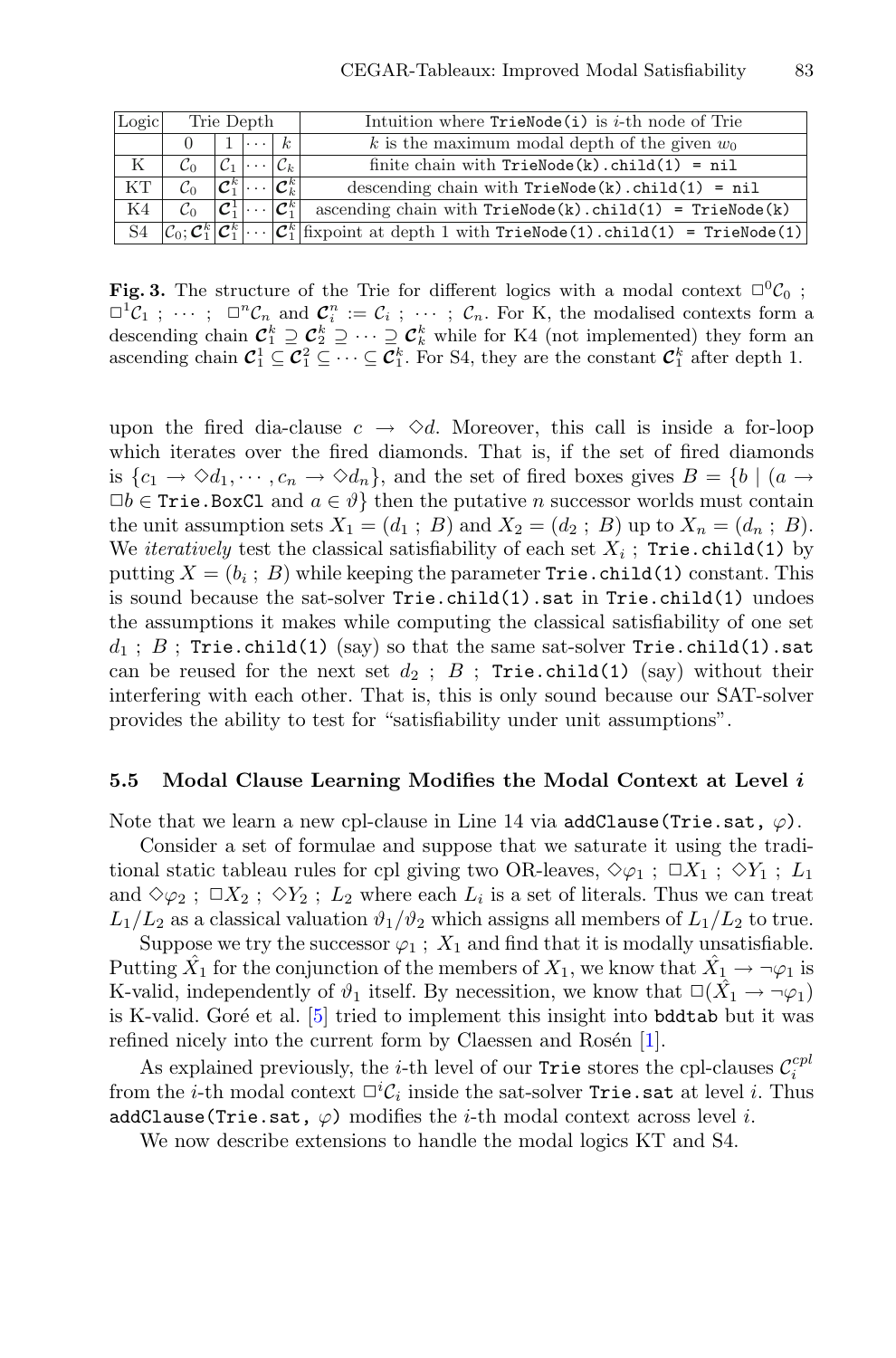## **6 Extensions to KT and S4**

Three aspects of our framework handle modalities: the modal contexts  $\square \mathcal{MC} =$  $\Box^1C_1;\Box^2C_2;\cdots;\Box^kC_k$  with  $C_i$  stored in the *i*-th level of the Trie; fired box-clauses  $a \to \Box b$  when  $\vartheta \models a$ ; and fired dia-clauses  $c \to \Diamond d$  when  $\vartheta \models c$ .

*Capturing Reflexivity.* The characteristic axioms for reflexivity are  $\Box \varphi \rightarrow \varphi$  and its dual  $\varphi \to \Diamond \varphi$  so we make the following modification in these three aspects:

- modal contexts: starting from level k, for all Trie nodes at levels  $i \geq 1$ , add TrieNode.child(1) to TrieNode so that the contexts in the Trie form a descending chain, building  $\Box^i C_i \to C_i$  globally into the Trie, see Fig. [3](#page-9-0)
- fired box-clauses: for every context  $\mathcal{C}_i$  of modal clauses, if  $(a \to \Box b) \in \mathcal{C}_i$ , add the cpl-clause  $(a \to b)$  to  $\mathcal{C}_i$ , building in the T-axiom  $\Box b \to b$
- fired dia-clauses: when calculating "fired" diamonds via " $(c \rightarrow \Diamond d) \in$ **Trie.DiaCl** with  $c \in \vartheta$ ", add the extra condition "and  $d \notin \vartheta$ ". Thus,  $(c \to \Diamond d) \in C^{cpl}(w_0)$  fires only if  $\vartheta(w_0) \not\models d$  since  $w_0$  is its own successor.

Termination is as before for K. Soundness is obvious. For completeness, take the reflexive closure of the tree-model created by our procedure. Why can the deepest world be made reflexive when  $TrielNode(k)$  is not its own child? It contains no box-clauses that fire so  $\Box \varphi \rightarrow \varphi$  holds there vacuously.

*Capturing Transitivity.* Traditional proof-search in K4 can loop: e.g., the node  $\{\Box \Diamond p, \Diamond p\}$  usually creates an infinite sequence of (K4)-successors each containing the set  $\{p, \Box \Diamond p, \Diamond p\}$ , leading to an infinite branch unless we check for ancestor loops. Thus the modal satisfiability of a given world depends not only on its assumptions but also on its ancestors because a world  $w$  might be modally satisfied only because some descendent  $v$  of  $w$  loops back to one of  $w$ 's ancestors.

The characteristic axiom  $\Box \varphi \to \Box \Box \varphi$  for transitivity implies that  $\Box \varphi \to \Box^i \varphi$ for all  $i \geq 1$ . So the modal contexts form an ascending chain: see Fig. [3.](#page-9-0)

- modal contexts: In the K4 Trie, the k-th level is its own child and level  $i$  contains  $\mathcal{C}_1^n := \mathcal{C}_1$ ;  $\cdots$ ;  $\mathcal{C}_n$  building in  $\Box \varphi \rightarrow \Box \Box \varphi$ ;
- fired box-clauses: In the *i*-th node of Trie, replace every box-clause  $a \rightarrow \Box b$ with  $a \to \Box P_b$ , and add the modal clauses  $P_b \to \Box P_b$  and  $P_b \to b$  to every node of the Trie from  $i + 1$  to k where  $P_b$  is a new propositional variable for "persistent  $b$ ", thereby encoding a finite state automaton that effectively turns  $a \to \Box b$  into  $a \to \Box^{j \geq i}b$ , a technique from description logic tableaux;
- ancestor loop-check: We add an additional input to CEGARBox, which is a list of the classical valuations found for the ancestors of the current world  $w_0$ . If  $w_0$ requires us to fulfil  $\Diamond d$ ;  $\Box B$ , where  $A = (d ; B)$  and some ancestor  $w_a$ , has  $\vartheta(w_a) = A$ , then we can return satisfiable because we can just put  $w_0 R w_a$ .

Termination follows via ancestor loop-check. Soundness follows by noting that the above transformations are all sound. For completeness, we just take the transitive closure of our Kripke model.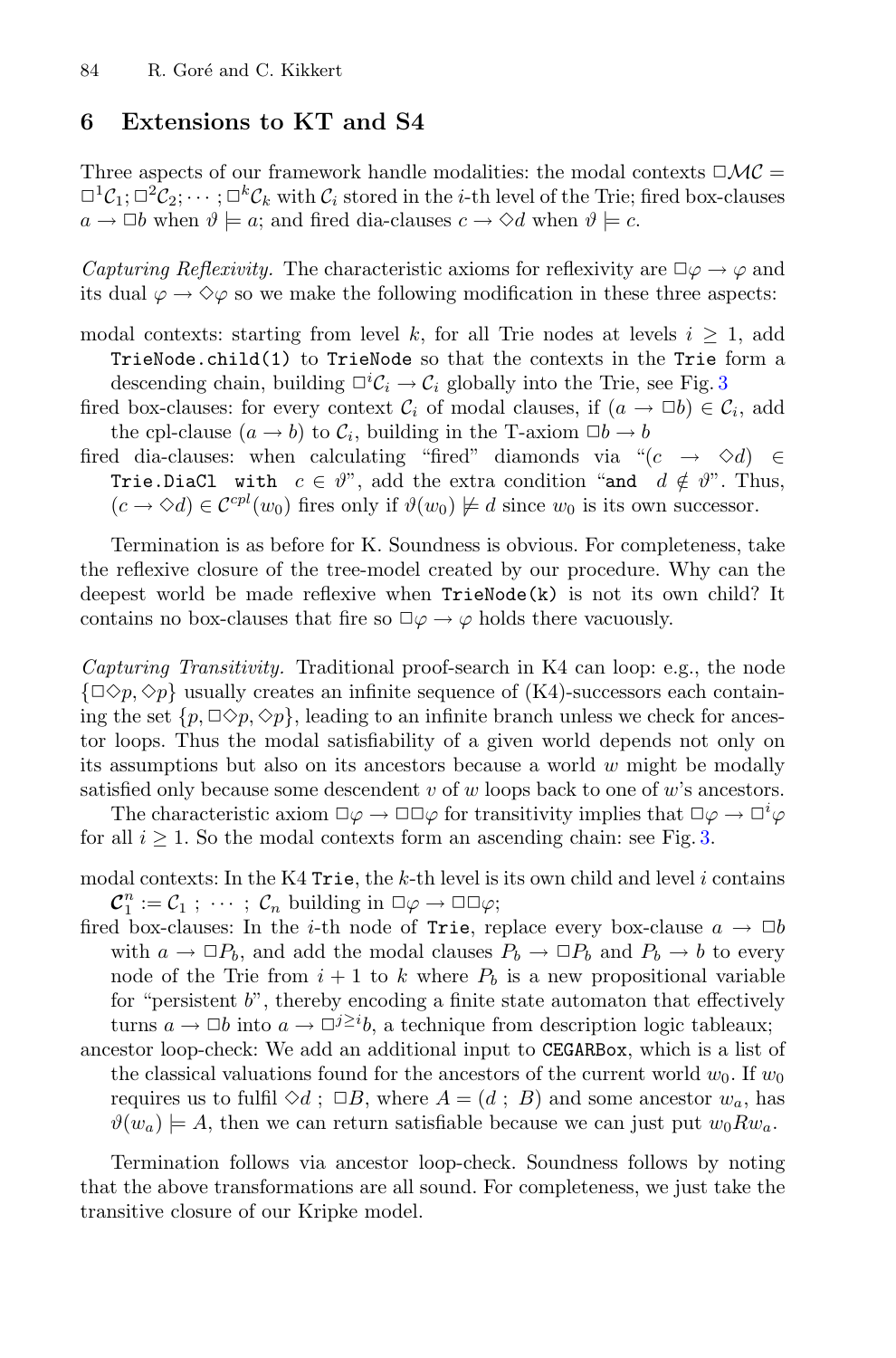*Capturing Reflexivity and Transitivity Together.* We add the changes for both KT and K4 as outlined above. The axiom  $\square \varphi \rightarrow \varphi$  made our Trie into a descending chain while the axiom  $\Box \varphi \rightarrow \Box \Box \varphi$  made our Trie into an ascending chain, so adding both means that our Trie contains only two levels 0 and 1 with the second level being a fixed point. That is, level 1 is its own child with level 0 containing  $C_0$ ;  $\mathcal{C}_1^n$  and level 1 containing  $\mathcal{C}_1^n$ : see Fig. [3.](#page-9-0)

Termination is by ancestor loop-check. Soundness follows by seeing that we are effectively encoding both of the  $(KT)$  and  $(K4)$  rules. For completeness, we just take the reflexive and transitive closure of our underlying Kripke model.

## **7 Optimisations Which Made** CEGARBox **faster**

We utilise standard simplification techniques, truth propagation, formula sorting for the renaming process, and box lifting as described by Sebastiani and Vescovi [\[15\]](#page-17-4). We also used techniques from Nalon et al. [\[12\]](#page-17-5) when normal forming to avoid new literals when old ones suffice. For modal logic K, this was implemented by keeping a map in every modal context that associates the literal l with the formula  $\varphi$  it names. Then when renaming any occurrence of  $\varphi$ , we check the map, and find l. For reflexivity, we can instead use a global map.

For brevity, we skip many small optimisations which allow us to avoid new literals, as each such literal potentially doubles the number of classical valuations the SAT-solvers need to search.

The running time of our algorithm depends on the number of box- and diaclauses, so our final processing stage involves replacing these with cpl-clauses. Intuitively, the SAT-solver is better at handling cpl-clauses than CEGARBox is at handling modal clauses. We therefore do the following:

- 1. If two box-clauses  $\{a_1 \to \Box b, a_2 \to \Box b\}$  or dia-clauses  $\{a_1 \to \Diamond b, a_2 \to \Diamond b\}$ , share a RHS b, create a new atomic formula  $p_a$  and replace them with  $\{p_a \rightarrow$  $\Box b/\Diamond b$ ,  $a_1 \rightarrow p_a$ ,  $a_2 \rightarrow p_a$  so that no two RHSs are the same.
- 2. If two box clauses  $\{a \to \Box b, a \to \Box c\}$  share a LHS a, create a new literal  $p_a$ and replace these modal clauses with  $a \to \Box p_a$ ,  $\Box (p_a \to b)$ , and  $\Box (p_a \to c)$ , thereby moving information from the box-clauses into the modal context;

We use negative polarity for all literals in MiniSAT so it sets unknown variables to false, thus decreasing the number of box- and dia-clauses that fire.

#### **7.1 Reducing the Number of Dia-Clauses**

We make minor changes to the algorithm of CEGARBox from Fig. [2.](#page-8-0) First, the previous optimisations mean that no two triggered dia-clauses have the same RHS, however, a triggered box  $a \to \Box r$  and a triggered diamond clause  $c \to \Diamond r$ may share the subformula  $r$ . Then, we can typically reduce the number of diaclauses we have to consider. Let  $B$  and  $D$  be the set of RHSs of triggered box and dia-clauses, respectively. Instead of checking  $B$ ; d for every  $d \in D$ , we can skip those with  $d \in B$ , as any world created by another triggered diamond clause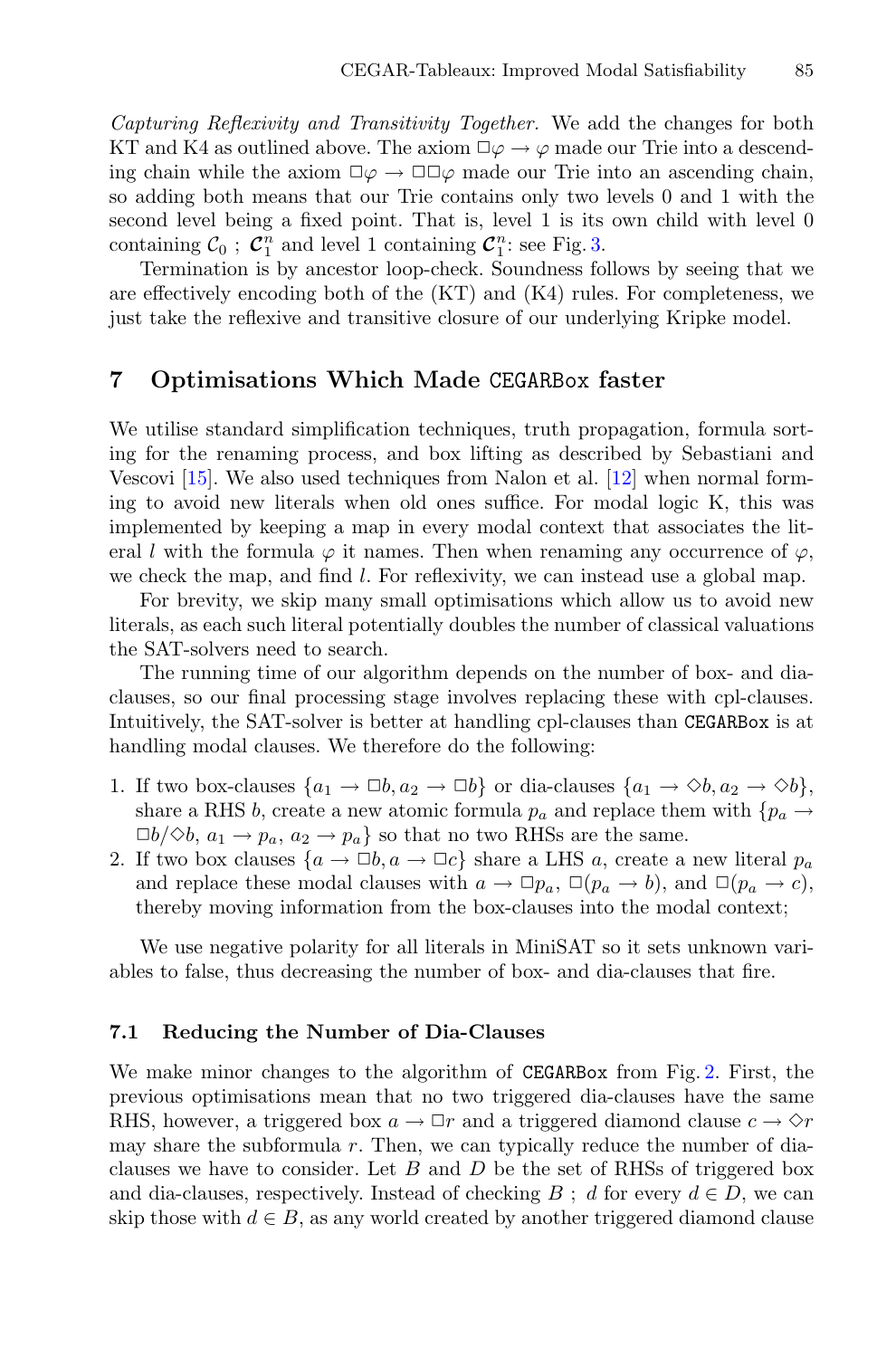will contain d. For the case  $D \setminus B = \emptyset$  with  $D \neq \emptyset$ , we just check one diamond clause, as this one world (if created) will contain D.

If a conflict set  $X'$  for some fired diamond contains literals only from boxclauses, we know the box-clauses have no consistent successor, so we can learn the appropriate clauses for all (fired and unfired) dia-clauses in one hit.

Finally, note that we can learn a new clause only when we find an unfulfillable dia-clause. We experimented with a heuristic to remember unfulfillable dia-clauses by tracking how many times a given dia-clause lead to Unsatisfiable, and sorted them highest to lowest. In general this lead to improvements, but for some benchmarks the overhead of sorting lead to a slower time. So we experimented with a quicker approximation which instead just moves a clause to the front of the list when it leads to Unsatisfiable, which also lead to performance improvements. However, placing the failed dia-clauses at the end also lead to performance improvements, and requires further investigation.

#### <span id="page-12-0"></span>**7.2 Memoisation of Satisfiable Assumptions**

*Memoisation of Satisfiable Assumptions in K.* We can store which assumptions have lead to Satisfiable wrt each particular modal context. During proof search, if we find that the current unit assumptions have been found to be satisfiable in the given modal context, we can immediately return Satisfiable, saving time.

We call this exact-cache, as we only return Satisfiable if we find that the exact same assumptions have lead to Satisfiable before. Assumptions were stored in a Binary Tree based implementation of a set. We experimented with a "subset cache" approach which returns Satisfiable if the current assumptions is a subset of any cached assumptions. To get more matches, once we find that some unit assumptions leads to satisfiable we would store not the unit assumptions but rather the whole classical valuation instead. While this gave more matches, it was implemented with the slow process of checking each set in the cache individually, which made it slower than exact-cache. A faster way of implementing a subset check over a collection of sets may make "subset cache" more feasible.

*Memoisation of Satisfiable Assumptions in KT.* Descending chains mean that an assumptions set A that leads to Satisfiable in the modal context  $\Box^i$  will also lead to Satisfiable in the modal context  $\Box^{i+1}$ . Thus we can use a global cache, instead of a cache for each modal context, and store the assumptions A as well as the smallest *i* for which it returns Satisfiable at modal context  $\Box^i$ . Then when searching the assumptions in the modal context  $\square^{j\geq i}$  we immediately return Satisfiable if the assumptions occurs in the cache.

Conversely, any clause learnt in the modal context  $\Box^i$  applies to the modal context  $\Box^{i-1}$  since context  $\Box^i$  is a subset of context  $\Box^{i-1}$ : not implemented yet.

*Loop-Check and Memoisation of Satisfiability in S4.* Recall that traditional proof-search in S4 require a loop-check for termination.

Caching not just the assumptions of a world but also its ancestors would work, however it is unlikely matches would ever occur, leading to a limited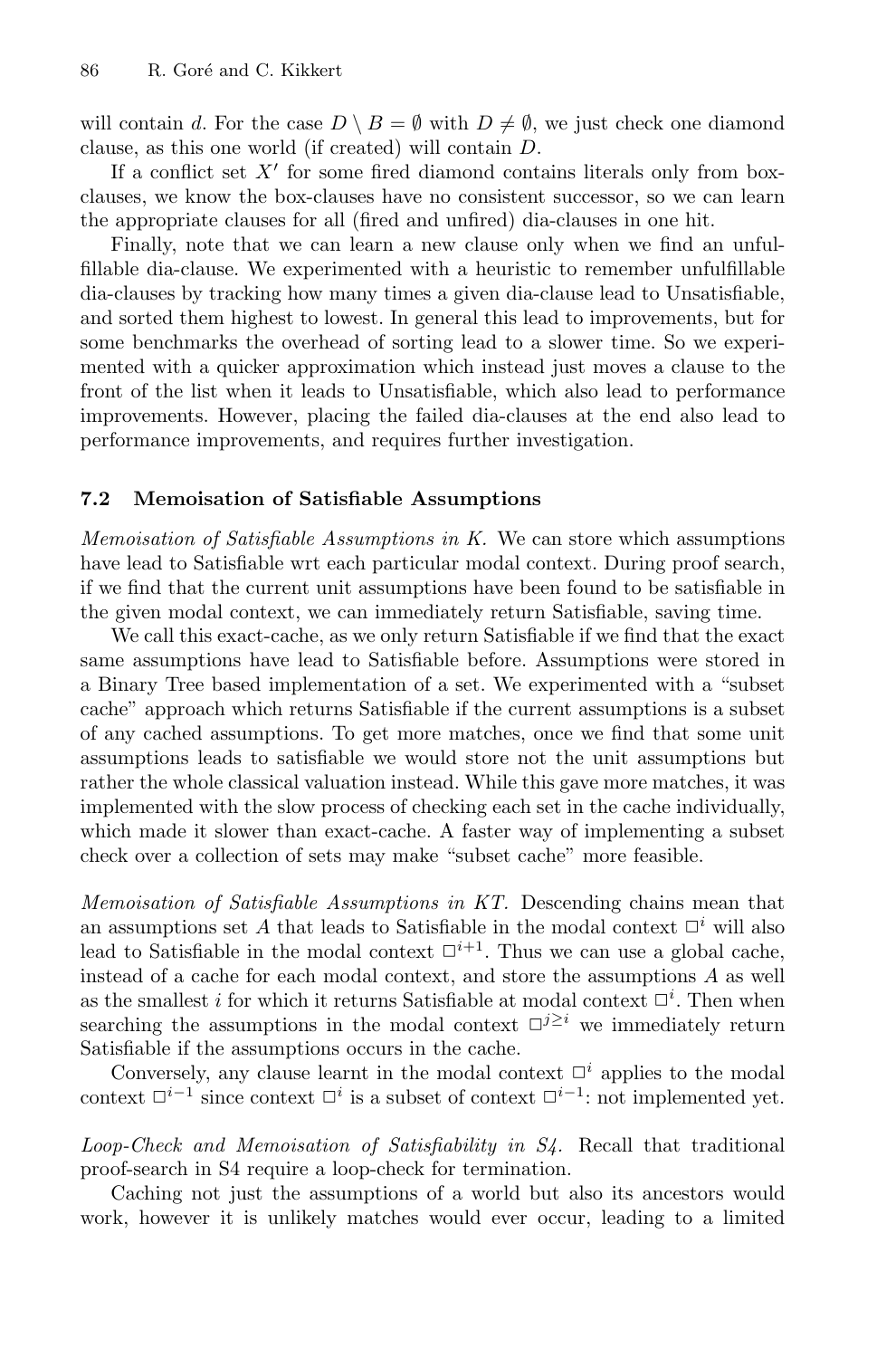speed up. Instead we take a different approach, that allows us to avoid storing any information related to ancestors in the cache. The idea is to store worlds only if every world reachable from it is modally satisfiable. That is, if a world  $w_1$  has been deemed to be modally satisfiable, but uses a back edge to  $w_0$ , we will only add  $w_1$  to the cache once  $w_0$  has been shown to be modally satisfiable.

So we modify the proof search to look for maximally isolated subgraphs: that is, submodels with a world that reaches only its descendants. Formally, a world w such that there is no back edge connecting a descendent of  $w$  to an ancestor of w. When w becomes satisfiable, we add all its descendants to the cache.

#### **7.3 Two Phase Caching**

One problem with the previous approach is that in the worst case the highest world reachable by a world might be so high (e.g. the root), that the procedure never caches any worlds leading to no speed improvements.

Suppose world  $y$  is satisfiable if an ancestor world  $x$  is satisfiable. Previously, we only cache y if and when x becomes satisfiable but we can actually treat y as cached satisfiable for all descendants of x. Such two-phase caching means  $y$  is in a temporary cache until  $x$  becomes satisfiable, when it moves to a global cache.

Caution: we have to check for self contained models inside bigger ones.

### **8 Benchmarks and Issues with** MOSAIC

We now outline various issues we found during our experiments. Our benchmarks are from Nalon et al. [\[12\]](#page-17-5) and (corrected) Lagniez et al. [\[9](#page-17-6)]:

LWB: extended LWB benchmarks created by Nalon et al. [\[12](#page-17-5)] but which need to be generated *in situ* from their instructions as they can take up 14 GB;

3CNF: 1000 randomly generated  $3CNF<sub>K</sub>$  formulae over 3 to 10 propositional variables with modal depth 1 or 2 with 457 satisfiable and 464 unsatisfiable;

MQBF: the complete set of TANCS-2000 modalised random QBF formulae and the MQBF formulae provided by Kaminski and Tebbi.

KT and S4: the corrected extended benchmarks from MOSAIC.

The "new kid on the block" is MOSAIC, by Lagniez et al. [\[9](#page-17-6)]. But some of their extended LWB benchmark files were blank, unreadable, or lead to incorrect answers. We have confirmed these with Daniel Le Berre.

Daniel Le Berre sent us an executable binary for the latest version MOSAIC 2.4. Unfortunately, MOSAIC 2.4 returned wrong answers for many (corrected) benchmarks. Daniel Le Berre has retrospectively confirmed that MOSAIC 2.0 was also unsound. These issues undermine all of their experimental results [\[9](#page-17-6)].

We re-implemented the extended benchmark generator in python and confirmed that there were no differences with the original, smaller benchmarks.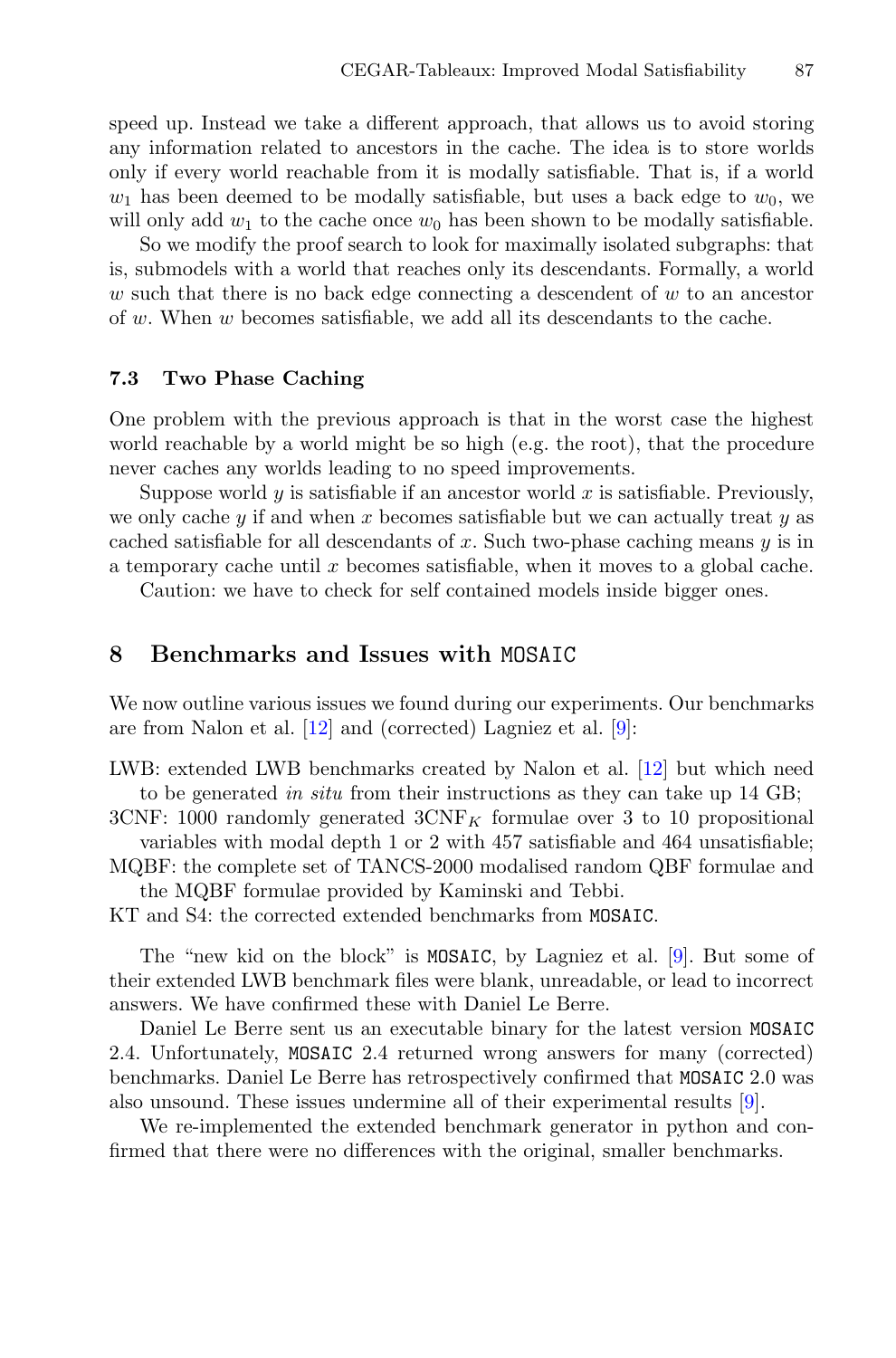## **9 Experimental Results**

We used the following options: InKreSAT  $1.0$  - default; FaCT++  $1.6.3$  - default; Spartacus 1.1.3 - default; BDDTab 1.0 - default;  $K_S P$  0.1.3 - ordered; and Vampire 4.5.1 (OFT) (optimised functional translation) provided by Ullrich Hustadt. Our virtual machine had an Intel Xeon E5-2640@2.40 GHz CPU and 8GB of RAM. We also checked that all provers gave the same answers.

On the MQBF benchmarks, ksp is best, with CEGARBox second (Fig. [4\)](#page-15-0). On the extended K-LWB benchmarks, CEGARBox is best (Fig. [4\)](#page-15-0) with all 56 problems solved in the classes  $d4_n, d4_p, \text{d}u_m, \text{d}u_m$ ,  $\text{d}u_m$ ,  $\text{d}u_m$ ,  $\text{d}u_m$ ,  $\text{d}u_m$ ,  $\text{d}u_m$ ,  $\text{d}u_m$ ,  $\text{d}u_m$ ,  $\text{d}u_m$ ,  $\text{d}u_m$ ,  $\text{d}u_m$ ,  $\text{d}u_m$ ,  $\text{d}u_m$ ,  $\text{d}u_m$ ,  $\text{d}u_m$ ,  $\text{d}u_m$ ,  $\text{d}u$ poly p within 15 s even though *"only the best current provers, if any at all, will be able to solve all the formulae within a time limit of 1000 CPU seconds"* [\[12](#page-17-5)]. No other prover managed to solve all 56 problems in any class. In 3CNF, CEGARBox triumphs after 1 s (Fig. [4\)](#page-15-0). Over all K-benchmarks, CEGARBox at rougly 0.7 s beats every other prover at 15 s (Fig. [4\)](#page-15-0). Indeed over all K-benchmarks, CEGARBox solves almost 2500 problems in just 15 s while Nalon et al. [\[13](#page-17-7)] report that no other prover solved more than about 2400 problems with 1000 s (16GB). For KT, CEGARBox dominates after 1 s (Fig. [5\)](#page-15-1). For S4, CEGARBox is by far the best prover, beating every other prover within 0.25 s and solving over 600 problems in 15 s while the best other prover, bddtab, solves only 350 (Fig. [5\)](#page-15-1).

### **10 Related Work**

All SAT-based provers except bddtab, intuit and CEGARBox use explicit names for the reachability relation R: for example, a clause  $r_{ij} \rightarrow \cdots$  encodes that "if world  $j$  is a successor of world  $i$  then  $\ldots$ ". Instead, we put all formulae into their context while initialising the trie. Via the propositions about modal contexts, we can also move all formulae from modal contexts  $i$  to  $j$  directly. We believe that this is the reason for the massive improvement seen in our experiments.

As already stated, our approach is based on one from Claessen and Rosén  $[1]$ , which itself was "inspired" by that of Goré et al.  $[5]$ , so we articulate the differences. First, intuit handles propositional intuitionistic logic (Int), which is characterised by finite, rooted, reflexive and transitive Kripke models without any proper clusters, but as shown by Fiorentini et al. [\[3\]](#page-16-2), intuit implements the loop-free sequent calculus g4ip so termination is not an issue. Second, the persistence property of Kripke models for Int allows them to propagate all formulae "along" the reachability relation using one incremental SAT-solver, while we must discard non-boxed formulae. Third, Claessen and Rosén outline "further work" for classical modal logics using only one SAT-solver, using a similar normal form, only one outermost  $\Box$ -context and a similar algorithm to ours, but we cannot find anything published about this work. They also do not mention reflexivity, transitivity, caching, loop-checking or optimisations. Thus our work is not "just an implementation of Claessen and Rosén".

InKreSAT [\[8](#page-16-6)] interleaves encoding phases with calls to an incremental SAT solver, but uses a labelled tableau calculus, and keeps an explicit encoding of R.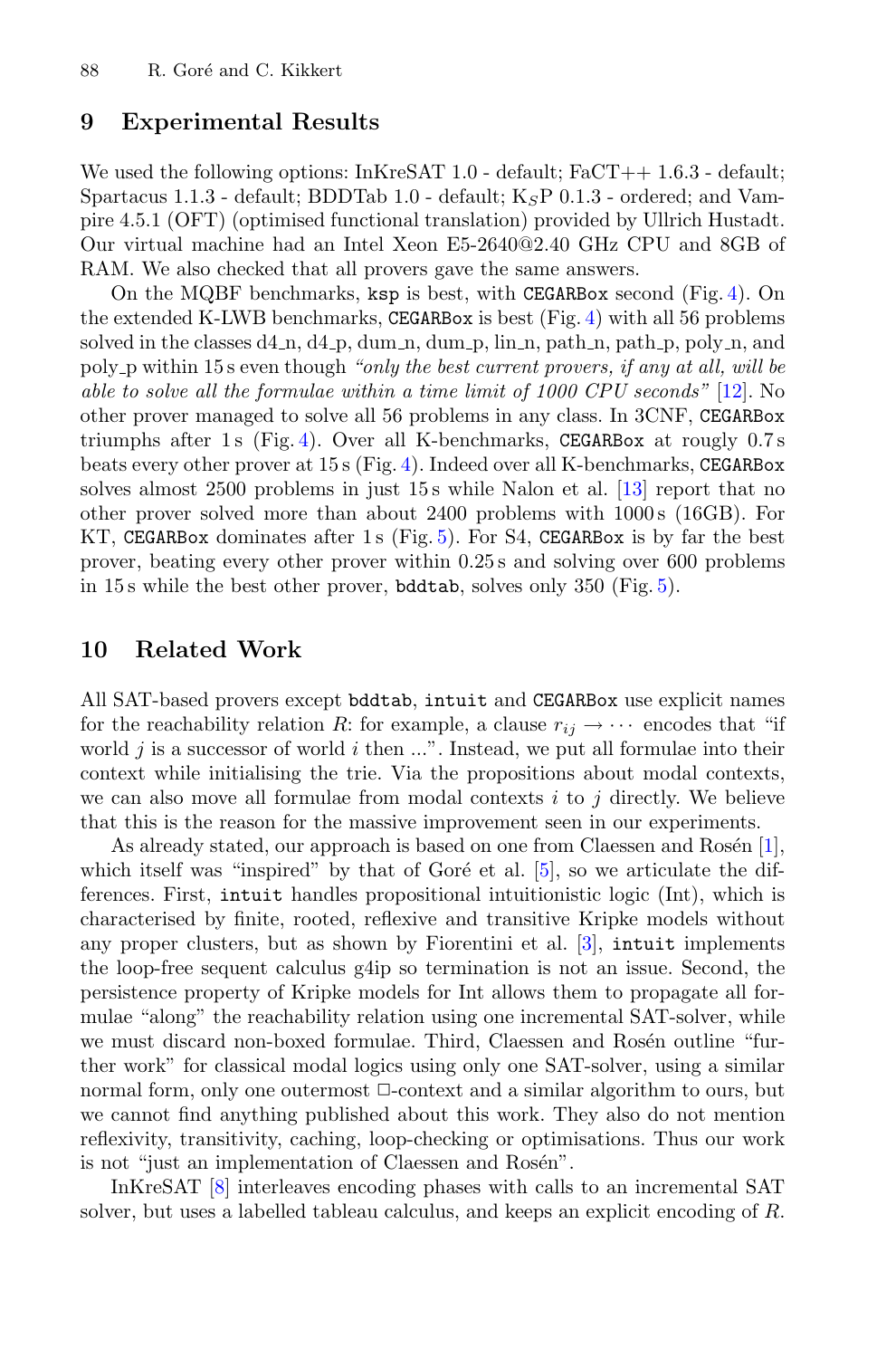

<span id="page-15-1"></span><span id="page-15-0"></span>**Fig. 4.** Experimental results for the (extended) K benchmarks



**Fig. 5.** Experimental results for the extended and corrected KT and S4 benchmarks

## **11 Further Work and Conclusions**

Better heuristics for clause ordering will allow for both Sat and Unsat shortcuts. For example, we found it is possible to solve all instances of branch p with one clause learnt per modal context but our final prover does not use this ordering.

Our K prover can be extended trivially to multi-modal logics, however for reflexive relations, the number of modal contexts a clause can belong to increases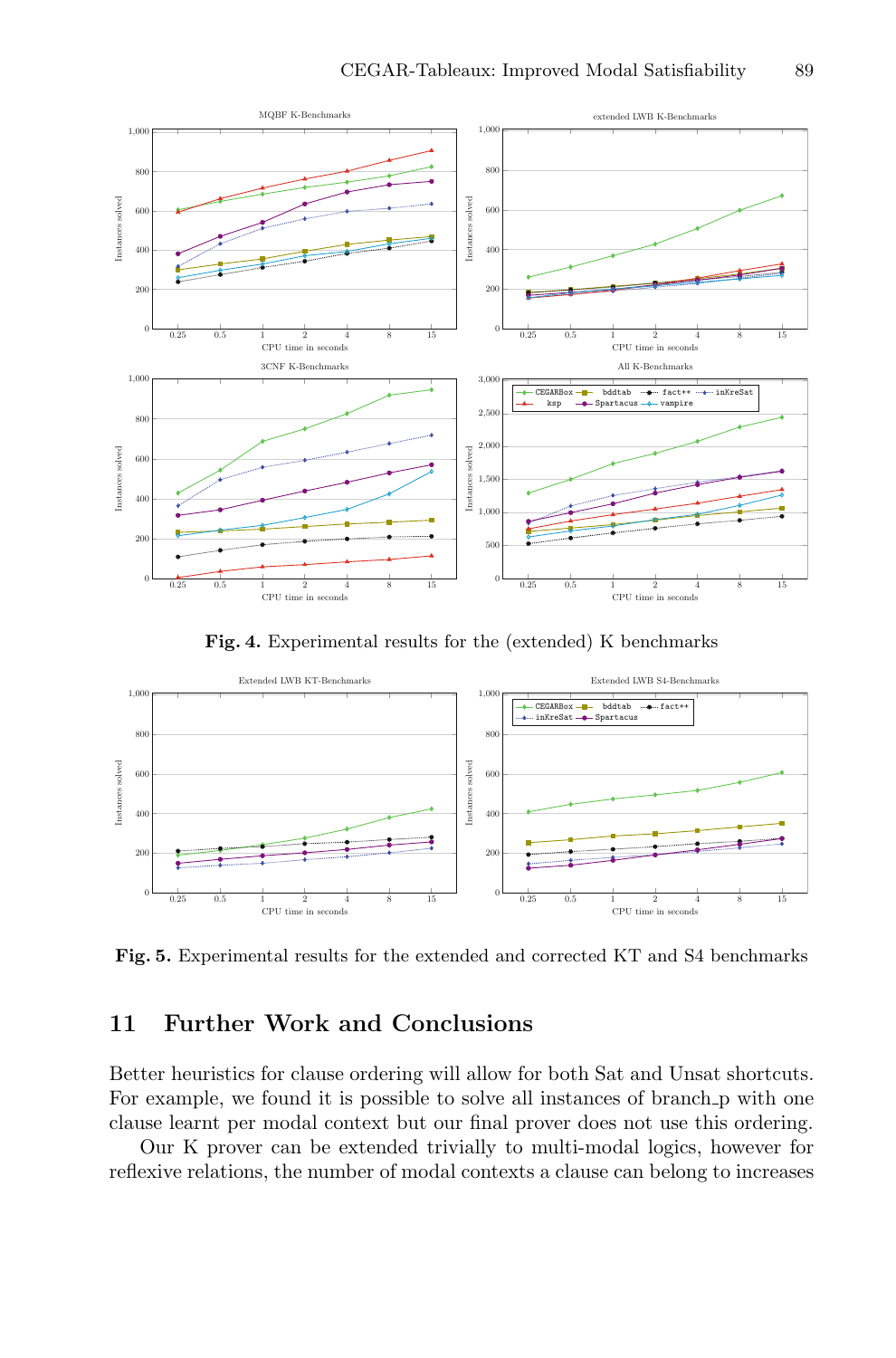drastically, which most likely would slow down our prover as the number of different modalities increases. By ensuring that each subformula  $\psi$  is named uniquely with  $p_{\psi}$ , we can avoid keeping contexts and put  $p_{\psi} \to \psi$  "globally". It is also easy to extend our prover to handle local and global assumptions. Symmetric relations require the notion of "too small" from Goré and Widmann  $[6]$ .

Overall, CEGARBox is arguably the best prover for K, KT, and S4 on the standard benchmarks, sometimes by orders of magnitude.

Our repository is here: [https://github.com/cormackikkert/CEGARBox.](https://github.com/cormackikkert/CEGARBox)

Clearly, efficient SAT-based CEGAR-tableaux are possible for many different non-classical logics, including intuitionistic and modal (description) logics!

Finally, there is a very close connection between CEGAR-tableaux and the KE-tableaux of D'Agostino and Mondadori [\[2](#page-16-5)] which we are currently investigating. In particular, note that our proofs utilise a meta-level *semantic* cut-rule rather than a syntactic cut-rule: that is we have identified and absorbed all syntactic cuts required by KE-tableaux into the (jump)/(restart) rule!

**Acknowledgment.** Work supported by the FWF projects I 2982 and P 33548.

# **References**

- <span id="page-16-1"></span>1. Claessen, K., Rosén, D.: SAT modulo intuitionistic implications. In: Davis, M., Fehnker, A., McIver, A., Voronkov, A. (eds.) LPAR 2015. LNCS, vol. 9450, pp. 622–637. Springer, Heidelberg (2015). [https://doi.org/10.1007/978-3-662-48899-](https://doi.org/10.1007/978-3-662-48899-7_43) 7 [43](https://doi.org/10.1007/978-3-662-48899-7_43)
- <span id="page-16-5"></span>2. D'Agostino, M., Mondadori, M.: The taming of the cut. Classical refutations with analytic cut. J. Log. Comput. **4**(3), 285–319 (1994)
- <span id="page-16-2"></span>3. Fiorentini, C., Goré, R., Graham-Lengrand, S.: A proof-theoretic perspective on SMT-solving for intuitionistic propositional logic. In: Cerrito, S., Popescu, A. (eds.) TABLEAUX 2019. LNCS (LNAI), vol. 11714, pp. 111–129. Springer, Cham (2019). [https://doi.org/10.1007/978-3-030-29026-9](https://doi.org/10.1007/978-3-030-29026-9_7) 7
- <span id="page-16-4"></span>4. Goré, R., Nguyen, L.A.: Clausal tableaux for multimodal logics of belief. Fundam. Informaticae **94**(1), 21–40 (2009)
- <span id="page-16-3"></span>5. Goré, R., Olesen, K., Thomson, J.: Implementing tableau calculi using BDDs: BDDTab system description. In: Demri, S., Kapur, D., Weidenbach, C. (eds.) IJCAR 2014. LNCS (LNAI), vol. 8562, pp. 337–343. Springer, Cham (2014). [https://doi.org/10.1007/978-3-319-08587-6](https://doi.org/10.1007/978-3-319-08587-6_25) 25
- <span id="page-16-7"></span>6. Gor´e, R., Widmann, F.: Optimal and cut-free tableaux for propositional dynamic logic with converse. In: Giesl, J., Hähnle, R. (eds.) IJCAR 2010. LNCS (LNAI), vol. 6173, pp. 225–239. Springer, Heidelberg (2010). [https://doi.org/10.1007/978-](https://doi.org/10.1007/978-3-642-14203-1_20) [3-642-14203-1](https://doi.org/10.1007/978-3-642-14203-1_20) 20
- <span id="page-16-0"></span>7. Bayardo, Jr., R.J., Schrag, R.: Using CSP look-back techniques to solve real-world SAT instances. In: Kuipers, B., Webber, B.L. (eds.) Proceedings of the Fourteenth National Conference on Artificial Intelligence and Ninth Innovative Applications of Artificial Intelligence Conference, AAAI 97, IAAI 97, Providence, Rhode Island, USA, 27–31 July 1997, pp. 203–208. AAAI Press/The MIT Press (1997)
- <span id="page-16-6"></span>8. Kaminski, M., Tebbi, T.: InKreSAT: modal reasoning via incremental reduction to SAT. In: Bonacina, M.P. (ed.) CADE 2013. LNCS (LNAI), vol. 7898, pp. 436–442. Springer, Heidelberg (2013). [https://doi.org/10.1007/978-3-642-38574-2](https://doi.org/10.1007/978-3-642-38574-2_31) 31